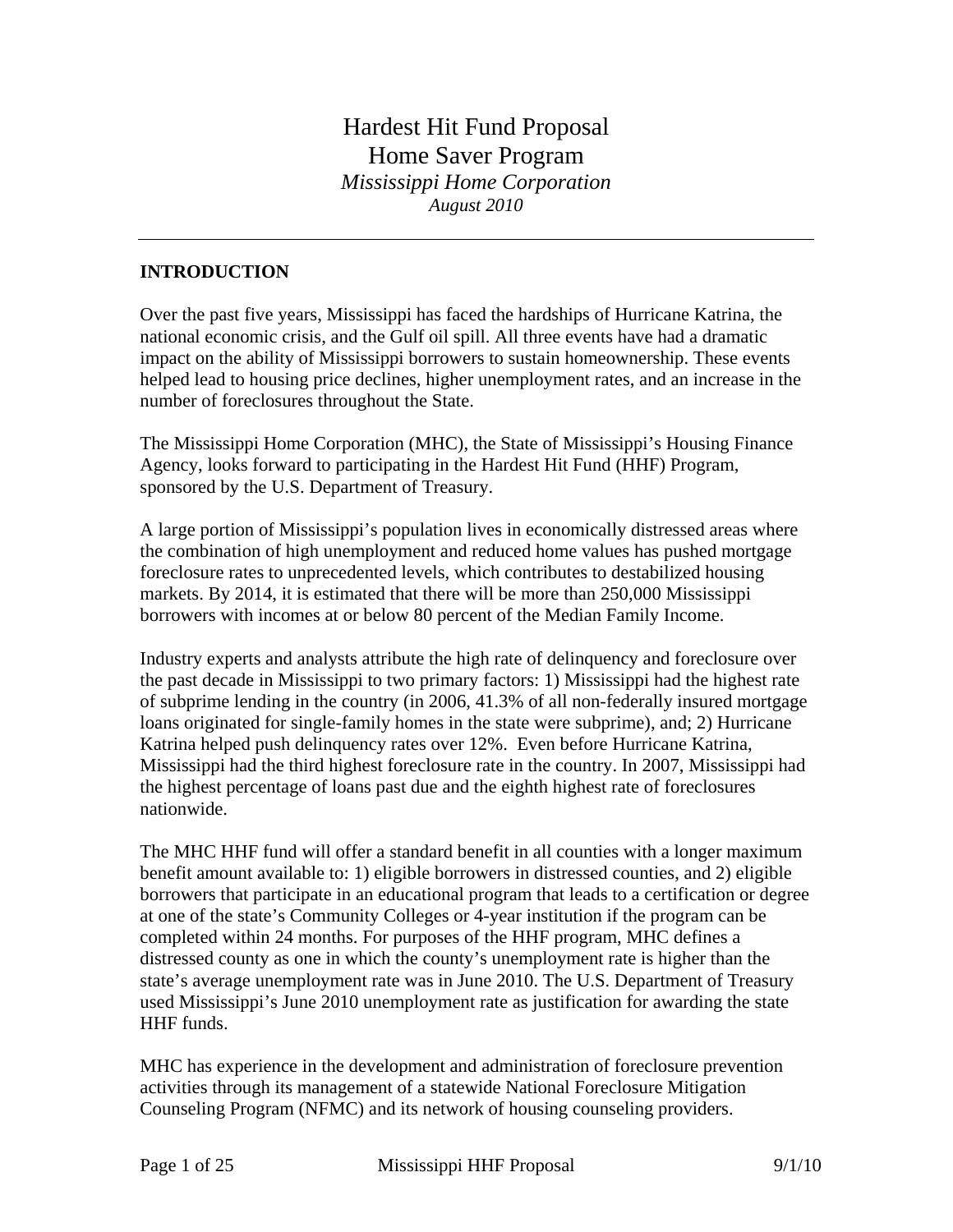With the award of its first HUD Housing Counseling grant in 1998, MHC began developing a strong network of housing counseling partners to assist borrowers and potential borrowers. Over the past twelve years, MHC's network of HUD- approved housing counseling agencies has provided assistance to thousands of Mississippians.

## **SECTION ONE**

It is anticipated that MHC's HHF Program, to be marketed as Home Saver Program will have a significant impact on addressing foreclosure problems faced by Mississippians struggling with loss of income due to unemployment and under-employment. MHC realizes that not every borrower facing difficulties making their monthly mortgage payments will qualify for assistance. Housing counseling agencies will meet borrowers prior to MHC involvement to provide intake and application processing. These counselors will be able to look at individual borrowers' circumstances and determine their eligibility in the HHF Program based on the guidelines listed in this proposal. HHF funds received from the U.S. Department of Treasury will only be used to provide services supported by the Emergency Economic Stabilization Act of 2008 (EESA).

## a. Overview of Program

#### **Program Details**

MHC will provide HHF monthly mortgage payment assistance over a longer period of time to borrowers who participate at their own expense in an educational program that leads to a certification or degree at one of the state's Community Colleges. This strategy has a more permanent solution to unemployment and underemployment by encouraging HHF beneficiaries to increase their skills and marketability for higher paying jobs which could decrease the number of foreclosures.

Most loss mitigation options available in the private sector only allow for a limited forbearance, typically four months, when a borrower becomes unemployed. After that point, the loan is sent to foreclosure. In our current economy, MHC is aware that four months is not enough time for a borrower to become re-employed at a salary that is sufficient to continue making monthly mortgage payments. Moreover, loss of income is the leading reason why borrowers are unable to qualify for a modification of their mortgage under the federal Home Affordable Modification Program (HAMP).

MHC plans to offer HHF assistance statewide. However, borrowers in distressed counties (those in which the unemployment rate is higher than the state's average unemployment rate was in June 2010) will be eligible to receive an additional six months of monthly mortgage payment assistance to find a job after completing an educational program that leads to a certification or degree at one of the state's Community Colleges.

MHC has determined that 79%, or 65 of the state's 82 counties will be classified as distressed for the HHF program. These 65 counties contain 52% of the state's population. The HHF program will be made available as assistance in the form of a 0%,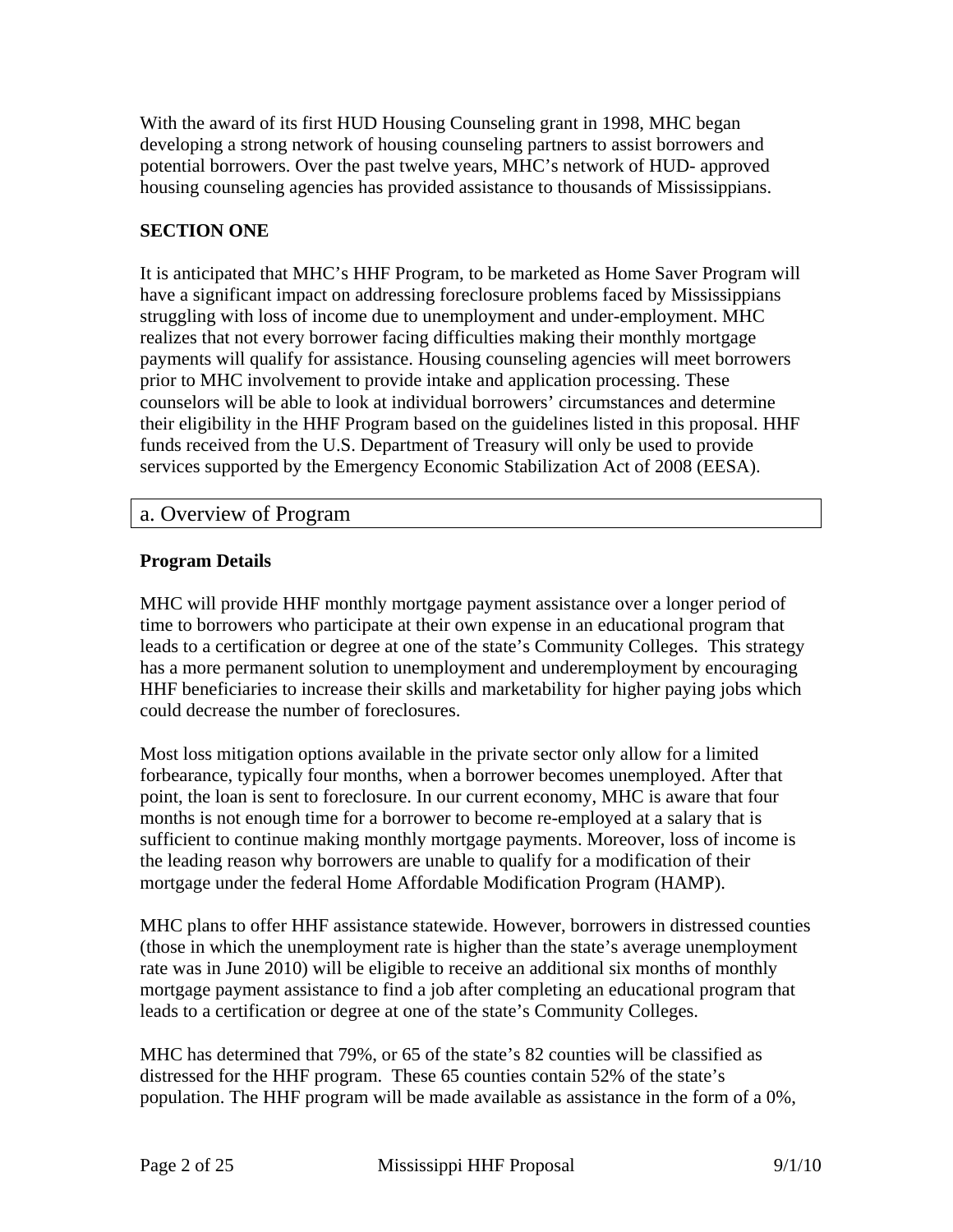non recourse, subordinate loan, where 1/60th of the principal will be forgiven each month so long as the eligible borrowers continue to occupy the house as their primary residence and meet all terms and conditions of the loan.

MHC will engage in one HHF program that will pay 100% of an eligible borrower's monthly mortgage payment. The HHF program will provide monthly mortgage payments to cover the entire costs of an eligible borrower's first and/or second mortgage. The monthly mortgage payments will be used to cover principal, interest, fees, delinquent taxes or escrow shortage and borrowers insurance. The HHF program will also pay arrearages not to exceed six months.

MHC estimates the weighted average amount borrowers will receive is \$26,903. The actual amount will vary depending on location in a distressed or non-distressed county and whether the applicant takes advantage of the extended period allowed for completing job training or certification. The tables below show the assumptions used to determine how funds will be disbursed.

| Assumptions             |           |  |  |  |
|-------------------------|-----------|--|--|--|
| Mortgage Amount         | \$150,000 |  |  |  |
| Monthly $(1)$           | \$948     |  |  |  |
| Mortgage Insurance      | \$57      |  |  |  |
| <b>Property Taxes</b>   | \$131     |  |  |  |
| <b>Hazard Insurance</b> | \$75      |  |  |  |
| Housing Cost (PITI)     | \$1,211   |  |  |  |
| Up to 6 months arrears  | \$7,266   |  |  |  |

|                      | Months of<br>Assistance | Participation<br>Rate | Average<br>Amount<br>Per Grant | Households<br>Assisted (3) | Total<br>Awarded |
|----------------------|-------------------------|-----------------------|--------------------------------|----------------------------|------------------|
| Basic $(2)$          | 12                      | 100%                  | \$21,798                       | 1,290                      | \$28,119,145     |
| Education            |                         |                       |                                |                            |                  |
| Option               | 12                      | 30%                   | \$14,532                       | 390                        | \$4,432,339      |
| Post                 |                         |                       |                                |                            |                  |
| <b>Education Job</b> |                         |                       |                                |                            |                  |
| Search               |                         |                       |                                |                            |                  |
| Distressed           |                         |                       |                                |                            |                  |
| Counties $(4)$       | 6                       | 5%                    | \$7,266                        | 67                         | \$114,849        |
| Totals               | 30                      |                       | \$43,596                       | 1,290                      | \$32,666,333     |

| Weighted Average |       |          |             |  |
|------------------|-------|----------|-------------|--|
|                  |       |          | Weighted    |  |
| Households       | Share | \$/HH    | Total       |  |
|                  | 67%   | \$21.798 | \$14,703.34 |  |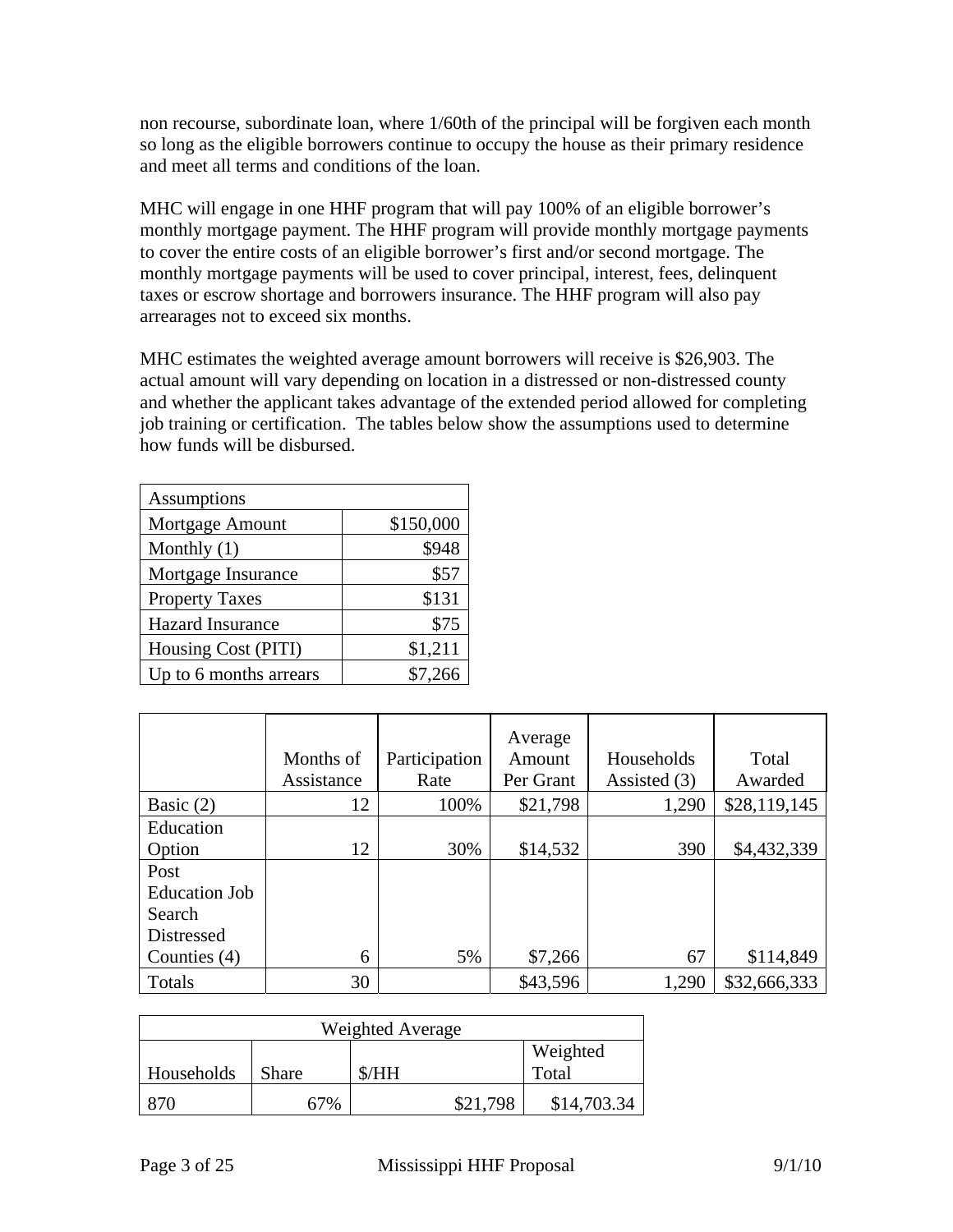| 27%                      | \$36,330 | \$9,941.37                    |
|--------------------------|----------|-------------------------------|
| 5%                       | \$43,596 | \$2,259.26                    |
|                          |          | \$26,903.97                   |
|                          |          |                               |
| (1) Mortgage Assumptions |          |                               |
| Average Mortgage Rate    | 6.5%     |                               |
|                          | 360      |                               |
|                          |          |                               |
|                          |          | (2) Includes 6 months arrears |

(3) Households in the "Education Option" and "Post Education Job Search" do not represent additional households served. They represent an estimate of the number of households that have received service under the "Basic" category and are receiving additional mortgage assistance while pursuing training to improve their job skills and if in a distressed county, while looking for a job after completing schooling.

(4)Assumes clients in Distressed Counties will use program in proportion to their share of population (52%) and 33% of those choosing the education operation will need an additional 6 months to find a job

|                     | <b>Utilization Share</b> | <b>Education Utilization</b> |
|---------------------|--------------------------|------------------------------|
| Distressed Counties | 52%                      | 35%                          |
| Non Distressed      | 48%                      | 25%                          |

Time limits for monthly mortgage payment assistance through the HHF program are as follows:

#### Non-Distressed Counties

- 1. Up to 6 months of arrearage.
- 2. Up to 12 months of monthly mortgage payments.
- 3. Up to 12 additional months for participation in an educational program that leads to a certification or degree at one of the state's Community Colleges (borrowers must decide during HHF enrollment to participate in an educational program to be eligible for the additional 12 months of monthly mortgage payment assistance).

### Distressed Counties

- 1. Up to 6 months of arrearage.
- 2. Up to 12 months of monthly mortgage payments.
- 3. Up to 12 additional months for participation in an educational program that leads to a certification or degree at one of the state's Community Colleges (borrowers must decide during HHF enrollment to participate in an educational program to be eligible for the additional 12 months of monthly mortgage payment assistance).
- 4. Up to 6 months extended job search after completion of an educational program that leads to a certification or degree at one of the state's Community Colleges.

MHC's HHF program assistance to eligible borrowers in distressed and non-distressed counties will continue until: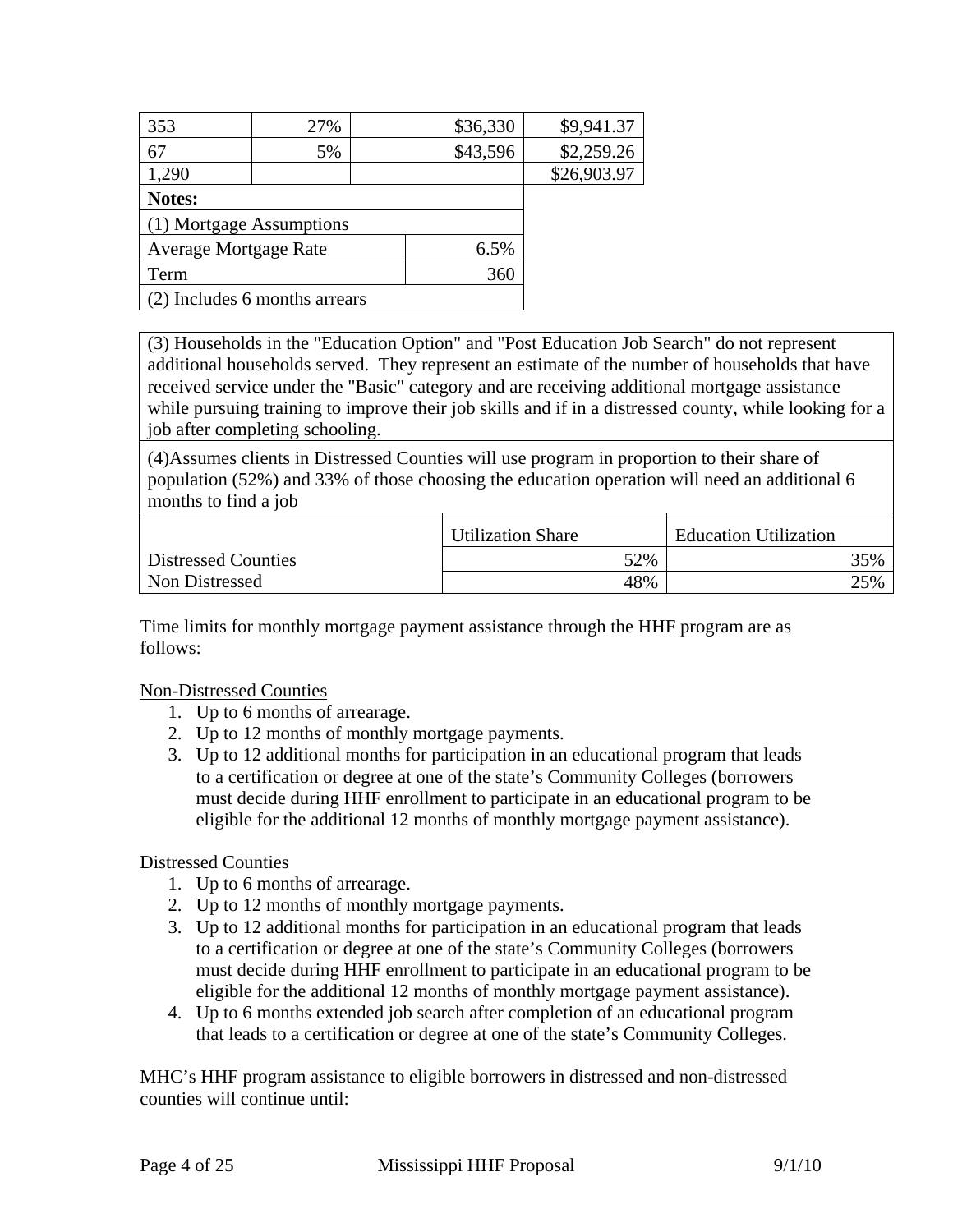- 1) The program term ends;
- 2) The eligible borrower becomes able to resume payments;
- 3) The eligible borrower sells or abandons the property;
- 4) An unanticipated event occurs deeming the eligible borrower or the property ineligible to receive assistance, i.e., death, fire, etc.

Borrower eligibility requirements:

- 1. The borrower has a monthly mortgage payment that they cannot afford due unemployment or underemployment that can be documented.
- 2. The borrower has a monthly mortgage payment greater than 31 percent of gross monthly income.
- 3. Property must be located in the State of Mississippi.
- 4. Borrower must be a resident of the State of Mississippi.
- 5. Borrower has a mortgage against the property.
- 6. Borrower is delinquent on their mortgage or faces imminent risk of default.
- 7. Property is occupied as borrower's primary residence.
- 8. The household income must not exceed 120% of the Area or State Median Family Income, adjusted for family size, whichever is greater.
- 9. Liquid asset limitation up to three months of mortgage payments (excluding retirement funds).
- 10. Mortgage was closed prior to January 1, 2009.
- 11. Unpaid principal balance of first and second mortgage no greater than the FHA limit of \$271,000 for a one-unit dwelling.
- 12. Total loan to value cannot exceed 125% of the home's original appraisal.

If the borrower meets the minimum eligibility criteria, the housing counseling agency will ask the borrower to sign an affidavit about their current income, assets and expenses, and document unemployment or underemployment circumstances which limits their ability to make monthly mortgage payments. The housing counseling agency will be required to take into account the circumstances that brought the borrower into their current situation and they will be required to document that the borrower's current situation is due to an event meeting the program guidelines.

Housing counseling agencies will work with borrowers to screen for eligibility and develop an individualized HHF Action Plan to address the eligible borrower's particular needs. The Action Plan will describe the eligible borrowers' intentions to participate or not participate in an educational program that leads to a certification or degree at one of the state's Community Colleges or 4-year institution at their own expense. MHC will review and approve eligibility applications and Borrower Action Plans.

If the housing counseling agency determines that the borrower is eligible to participate in the HHF program, the counselor will be required to assemble the following documents before a borrower can receive HHF funds:

- 1. Property Deed;
- 2. Real Estate Tax information (if not escrowed);
- 3. Borrower's Letter of Circumstance;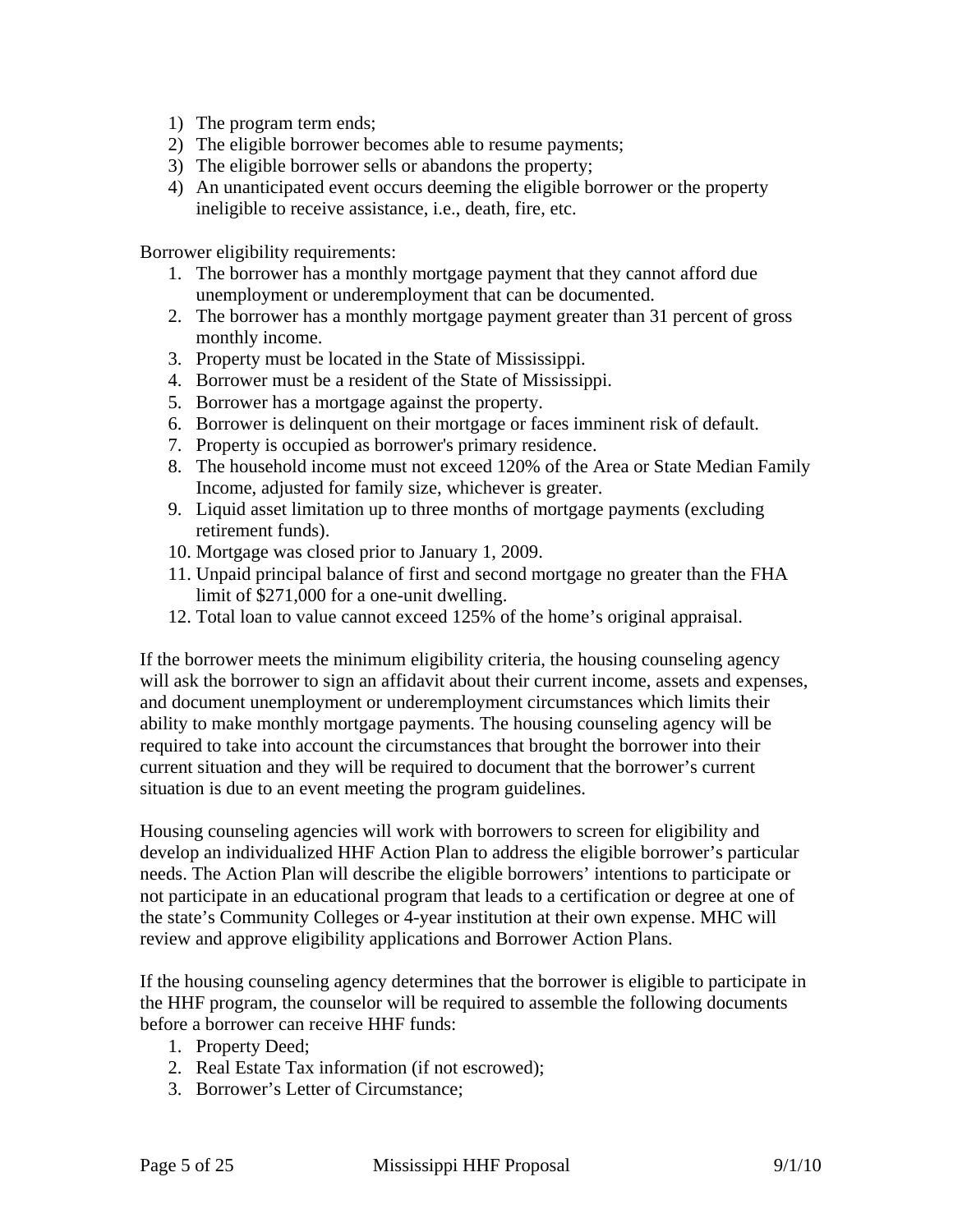- 4. Verification of Circumstances;
- 5. Client Information Release Authorization Form;
- 6. Mortgage Verification;
- 7. Employment / Unemployment Verification;
- 8. Deposit/Loan Verification;
- 9. Income Verification (paystubs, checks, income statements);
- 10. Federal Income Tax Returns (last 3 years);
- 11. Monthly Statements of Charge Accounts and Loans;
- 12. Foreclosure Notice (if filed);
- 13. Borrower's Insurance policy,
- 14. Bankruptcy Information (if applicable);
- 15. Credit Report;
- 16. Other Documentation (title check, i.e., liens, assessments,  $2<sup>nd</sup> \& 3<sup>rd</sup> mortgages)$ ; and
- 17. Counselor recommendation and supporting documentation (credit action plan, budget, etc.) based on counseling sessions.

The HHF loan to the borrower will be evidenced by a Note and a Mortgage. When the application is finalized, the housing counseling agency will forward the documents to MHC which will use MHC's General Counsel to close the loan to the borrower.

Each quarter, the housing counseling agency must determine that the borrower still needs the monthly mortgage intervention funds. The housing counseling agency must verify that the borrower is still unemployed or underemployed by checking unemployment records or other appropriate documentation. Also, the housing counseling agency must verify the steps the borrower has taken to obtain employment or increase their household income.

#### **Goals of the Program**

MHC's program goals are to:

- Implement a statewide HHF program that will focus on unemployed and underemployed borrowers who are at risk of mortgage loan default or foreclosure through an uncontrollable decrease in income.
- Utilize MHC's strong partnership with the housing counseling network and other stakeholders to provide an effective, accountable, and transparent program using HHF funds to promote and support the program.
- Encourage borrowers to strengthen their long term financial stability by providing extended benefits to those that enroll in an educational program that leads to a certification or degree.
- Provide eligible borrowers the time needed to find gainful employment without the worry of foreclosure.
- Assist borrowers who are delinquent on their mortgage to bring it current.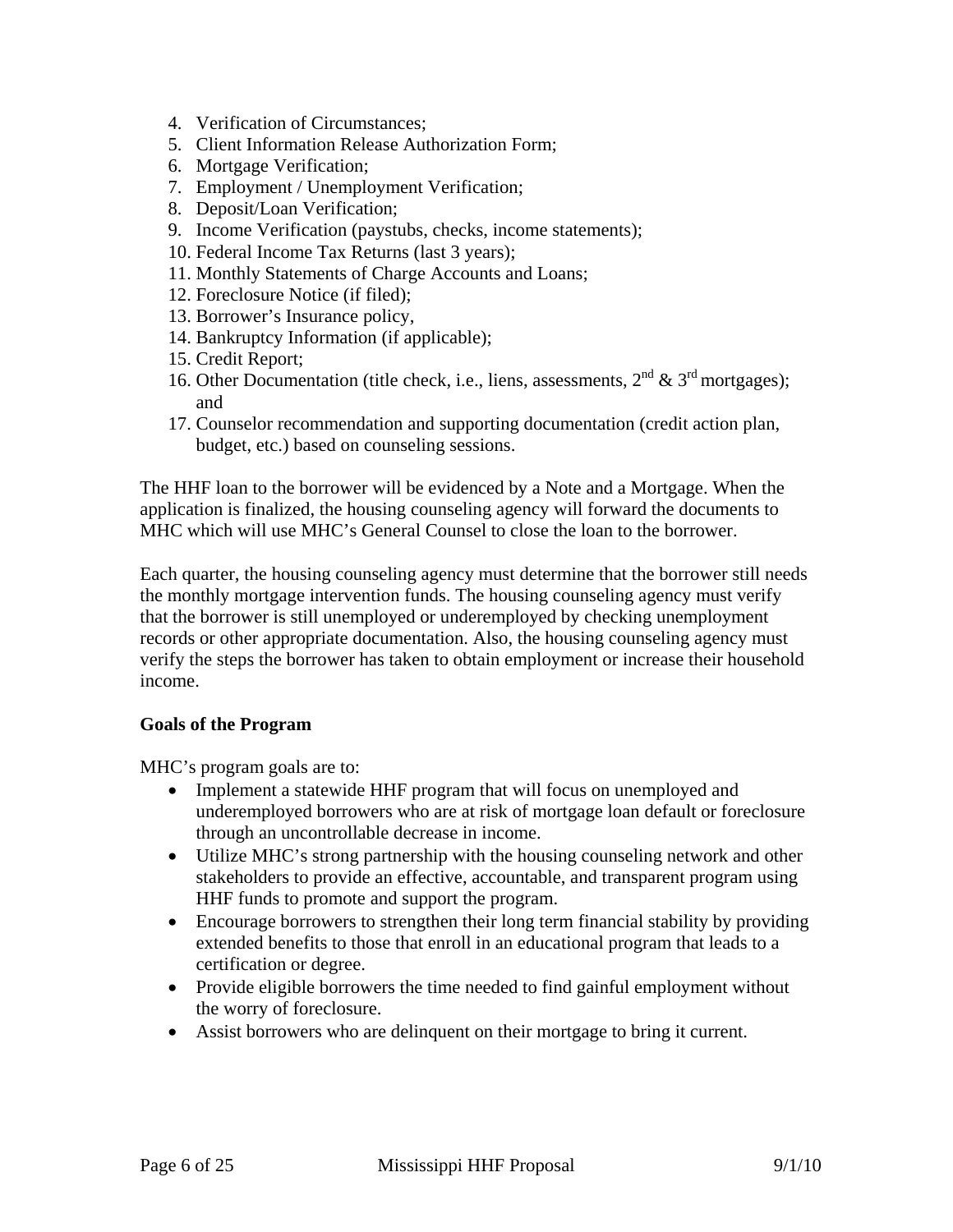MHC estimates that the HHF Program will assist a statewide total of approximately 1,300 unemployed and underemployed borrowers over the duration of the program. MHC anticipates that 52% of the HHF funds or roughly \$16.9 million will be used to support eligible borrowers in distressed counties and 48% of the HHF funds or roughly \$15.7 million will be used to support eligible borrowers in non-distressed counties. These allocations assume an average loan amount of \$26,903 per HHF borrower assisted.

## **Unemployment in the State**

High unemployment, declining real estate values, and the re-setting of adjustable rate mortgages have all contributed to the foreclosure crisis in our state. The loss of jobs has put many Mississippians at the brink of foreclosure. In June 2010, Mississippi's unemployment rate was 11.4%, compared to the national rate of 10.2%.

Mississippi is not immune to the state of the economy which has seen unemployment figures trending upward in Mississippi for four straight years. Unemployment rates have steadily increased from 6.3% in 2007 to 11.4% in 2010. Mississippi's unemployment rate has risen so sharply since 2009, that Mississippi is now tied for fifth nationally as experiencing the steepest percentage increase over the past year.

The state's high unemployment rate is not only tied to the current recession, but is also a result of Hurricane Katrina and Gulf Oil Spill whose impact is expected to lead to an increase in future foreclosures as a result of lost earnings. Many of the businesses that were lost after Hurricane Katrina have not reopened and many of the jobs did not return. Sixty months later, the Gulf oil spill is seen as having a similar effect on the exact same part of the State. Many of the Gulf Coast workers in the fishing industry lack the skills and education to transition easily into other jobs and will require support and re-training to make a shift.

### **Needs of the State**

Borrowers who have experienced an involuntary loss of income are at a high risk of foreclosure, particularly in an environment of declining home values. Borrowers who have experienced a temporary loss of income may benefit from short-term assistance to help bridge the gap until they have restored their income. The primary challenges faced in Mississippi are: (a) the high rate of mortgage foreclosures; and, (b) loss or reduction of income due to unemployment or underemployment.

Average earnings per job in Mississippi have lagged in recent years, actually falling slightly each year since 2004. Furthermore, the Mississippi average earnings per job of \$38,697 in 2008 were \$11,562 less than the national average of \$50,259. Between 2010 and 2014, per capita income is expected to rise only 0.6% per year. Within the next five years, it is estimated that one-third of all Mississippi households will be below 80% of the median family income.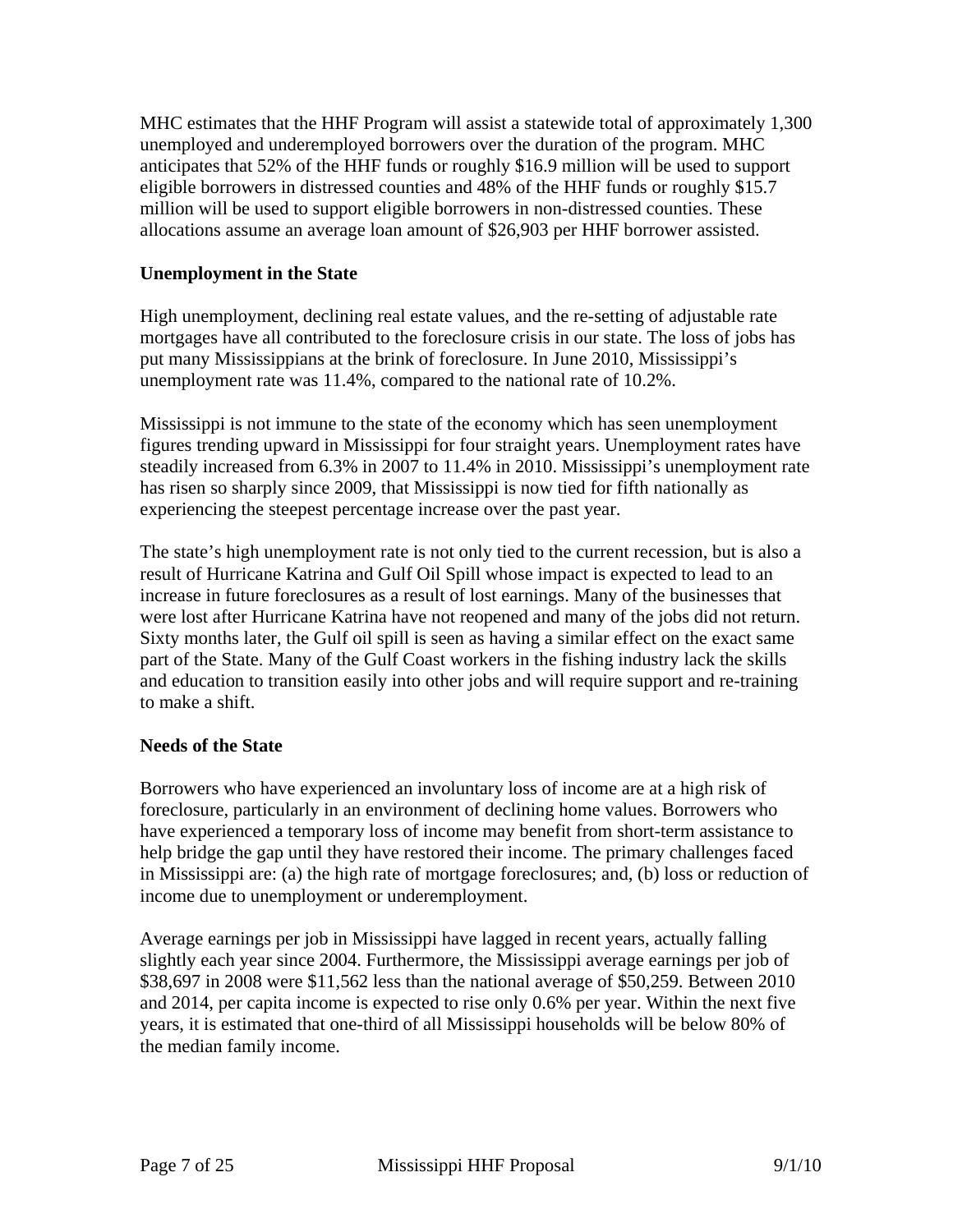Statewide, 21% of all households had annual incomes less than \$15,000, with another 14% having annual incomes from \$15,000 to \$24,999. All told, over 35% of all Mississippi households have annual incomes less than \$25,000. By way of comparison, just over 15% of households have incomes above \$75,000. The majority of households, 49%, have household incomes between \$25,000 and \$75,000.

The State's high delinquency and foreclosure rates can be directly attributed to the high number of subprime loans made to borrowers over the past five years. As these subprime loans adjust, the number of delinquencies and foreclosures in Mississippi can be expected to increase. The gap between the State and the nation's average earnings per job and per capita income has widened every year since 2004.

In addition, most unemployed borrowers either do not qualify for existing loss mitigation programs, or the assistance does not last long enough for them to find a new job. For instance, the new Home Affordable Unemployment Program, which became available July 1, 2010, will provide a maximum of six months of assistance to eligible borrowers and these borrowers cannot be more than three months behind in their mortgage payments at time of application.

Some Mississippi borrowers, however, are more than three months behind in their mortgage payments, and/or they will need more than three to six months to find gainful employment capable of providing them with an income that can cover their monthly mortgage payments. MHC's HHF programs will provide more extensive assistance to unemployed borrowers and others suffering a temporary financial hardship.

### **Length of Assistance**

MHC's HHF monthly mortgage payment program will provide assistance for a minimum of 12 months in both distressed and non-distressed counties. All HHF borrowers that enroll at their own expense in an educational program that leads to a certification or degree will be eligible for up to an additional 12 months for a total not to exceed 24 months in both distressed and non-distressed counties. Up to an additional 6 months will be made available to HHF borrowers only in distressed counties to provide an extended period of time to find employment.

Once the borrower resumes making monthly mortgage payments, the loan will be forgiven 1/60th at the end of month as long as the borrower remains current on their first mortgage and continues to live in the house as their principal residence. If the borrower sells the home during any part of the 60 month term, the remaining principal balance will be due to MHC and recycled back into the program. If there is not enough equity in the home to repay the entire amount due, MHC may forgive a portion or all of the remaining principal balance so as to not create additional hardships on the seller at closing.

HHF loan funds will be due and payable to MHC if the property is sold, refinanced or becomes no longer owner-occupied (unless otherwise prohibited under applicable federal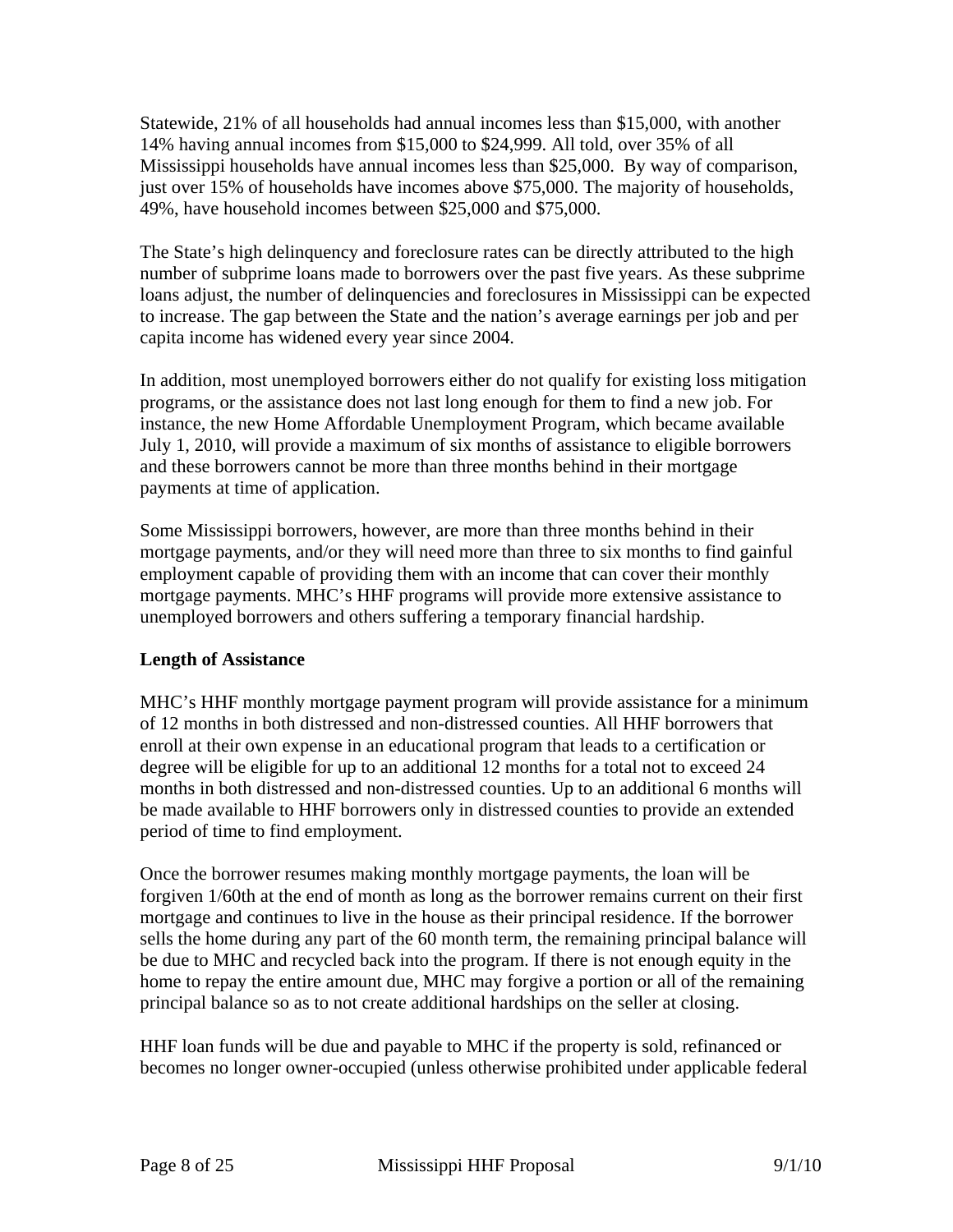law). Loans will be repayable only from net proceeds to the borrower from a sale or refinance.

### **Amount and Cap on Assistance**

MHC will engage in one HHF program that will pay 100% of an eligible borrower's monthly mortgage payment. The monthly mortgage payments will be used to cover principal, interest, fees, delinquent taxes or escrow shortage and borrowers insurance. The program will also pay arrearages not to exceed six months. MHC's HHF program will provide monthly mortgage payments to cover the entire costs of an eligible borrower's first and/or second mortgage. MHC will not establish a monthly mortgage payment amount limit, but will limit the total amount of assistance a borrower can receive to HHF funds to \$22,000 if the applicant is getting 12 months of assistance, and up to \$36,000 if using the education option (up to \$44,000 if the applicant lives in a distressed county). Regardless of these dollar maximums, the actual award will be solely determined by the amount of the mortgage payment, including principal, interest, taxes, and insurance, arrearages due, and the period of time the applicant remains eligible for the assistance.

### **Timeline**

MHC plans to launch the HHF pilot program in Mississippi to eligible borrowers within 30 days after approval of the program from the U.S. Department of Treasury, and the full program within 120 days after approval. During the four week application review period by the U.S. Department Treasury (September – October, 2010), MHC plans to:

- Facilitate a meeting with housing counseling agencies, servicers, and other stake holders;
- Invite all housing counseling agencies to participate in the program;
- Meet with MHC's Trustee to describe program details of processing monthly mortgage payments for borrowers enrolled in the HHF program;
- Meet with MHC's General Counsel to describe program details to close and record subordinate mortgage loans on behalf of MHC;
- Develop program guidelines for use by housing counselors, Trustee, and General Counsel, including terms of assistance and repayment, procedures for deferring repayment in cases of continuing borrower hardship and procedures for forgiving debt in cases of severe negative equity;
- Develop a detailed marketing plan including a detailed plan for consumer outreach;
- Prepare a standard note and other required loan documents for borrowers receiving HHF funds;
- Contract for client management software for use by MHC and the housing counseling agencies, and;
- Develop a detailed plan for compliance monitoring.

Immediately following the U.S. Department of Treasury's approval of MHC's HHF program, MHC will: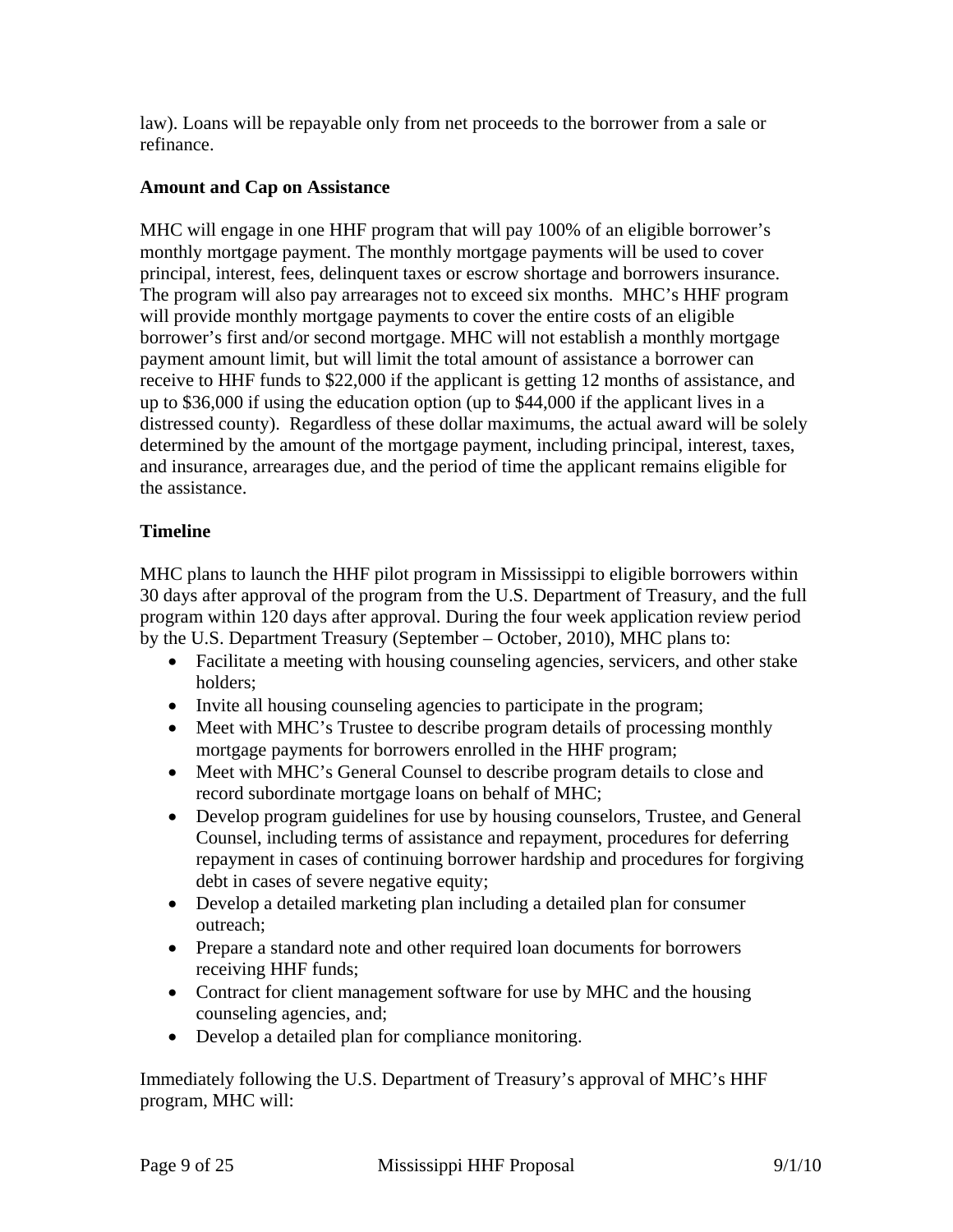- Begin preparing for the Pilot Program launch;
- Execute the HFA Participation Agreement with Treasury;
- Enter into contracts with the selected housing counseling agencies;
- Test and refine the eligibility module and make it available to counselors and other outreach partners;
- Complete and test the application and verification modules of the client management software;
- Train housing counselors on program guidelines, procedures and software; and
- Train lender/servicers on MHC's HHF programs and procedures.

In the first 30 days after MHC launches the HHF program, MHC plans to:

- Market the program to potential borrowers through contacts with lender's servicing departments, media presentations, and MHC's website;
- Refer borrowers to housing counseling agencies for screening and eligibility;
- Verify eligibility of participants and reserve HHF funds on behalf of the borrower based on need and the maximum amount allowed;
- Direct the Trustee to make payments to servicers. All disbursements will be at the direction of MHC who will give final approval on all borrower loan documents.
- Close loans with eligible borrowers.

In the first 180 days after MHC launches the HHF program, MHC plans to:

- Disburse 40% of the first year's allocated amount to eligible borrowers;
- Provide the required quarterly reports to the U.S. Department of Treasury, and;
- Complete compliance monitoring of each housing counseling agency.

MHC will continue to administer and recycle program funds that are returned to the HHF pool to assist additional borrowers through December 31, 2017. After December 31, 2017, any collected funds will be returned to the U.S. Department of Treasury.

### **Feedback from Stakeholders**

Stakeholders include borrowers, counselors, lenders, and any other interested parties. MHC will solicit feedback from stakeholders by facilitating a meeting during the time that the U.S Department of Treasury is reviewing MHC's HHF proposal. Upon approval, MHC will solicit feedback daily by providing stakeholders with a list of staff contact email addresses and office phone numbers. Stakeholders will also be able to communicate with MHC via direct mail, webpage, and office visitation. MHC will conduct quarterly site visits with housing counseling agencies to get direct feedback related to successes and shortcomings of the program.

### **Obstacles to Implementation and Related Mitigation Plan**

The primary implementation obstacle will be the U.S. Department of Housing and Urban Development's (HUD) decision to require strict adherence to the SAFE Act (The Secure and Fair Enforcement for Mortgage Licensing) of 2008 and new 2010 RESPA guidelines which impose more stringent licensing requirements on loan originators. HUD's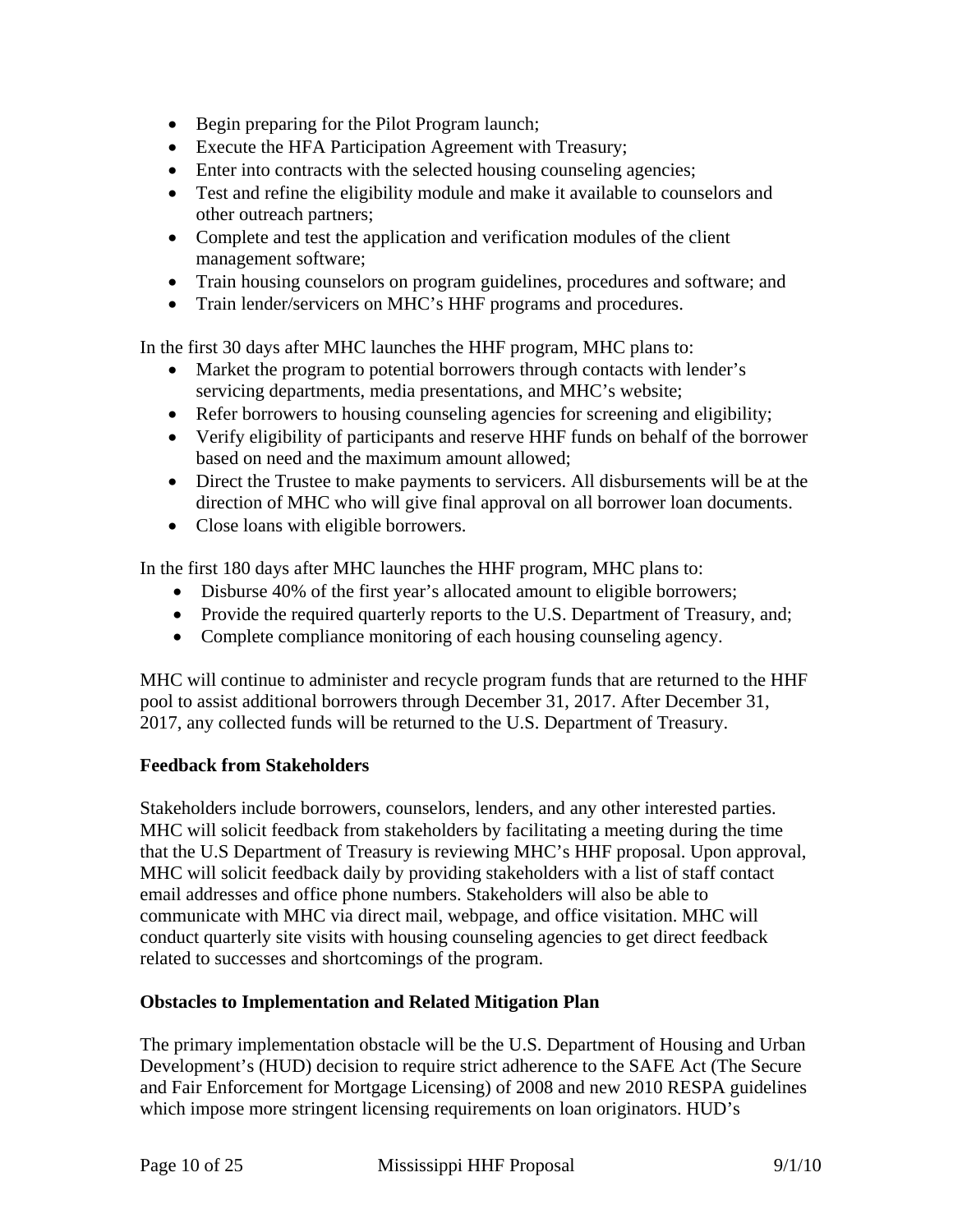determination will impact whether those employed by or under contract with MHC who provide mortgage foreclosure counseling services will be required to obtain additional licensing prior to entering into an agreement with MHC to participate in the HHF program. This could result in a delay while those individuals go through the licensing process. Also, a loss of capacity from housing counseling agencies could result if individuals choose not to become licensed to perform these services.

MHC has operated its foreclosure mitigation counseling under the National Foreclosure Mitigation Counseling (NFMC) program through a network of HUD Approved Counseling agencies in Mississippi. As provided above, the individual counselors have not heretofore been required to be licensed mortgage brokers or loan originators.

MHC will explore ways to strengthen and streamline the approval, closing, and payment documentation processes in order to process the increased volume efficiently. MHC plans to use housing counseling agencies to approve eligible borrowers, use MHC's General Counsel to close all loan documents, and use MHC's Trustee to make all loan payments to servicers. Housing counseling partners will need to know as soon as possible that they will need to increase their staff capacity for the expected increase in volume.

## **Leveraging Funds**

Over the past few years, MHC has met with the network of housing counseling agencies and communicated with lenders, servicers, and partners including the Federal Home Loan Bank of Atlanta to discuss the foreclosure crisis in Mississippi. MHC will not solicit matching funds for the HHF program due to the short time frame required to submit the HHF application.

This HHF program will benefit from MHC's 12+ years of experience working with housing counseling agencies statewide and will build upon MHC's experience managing the NFMC program for the State of Mississippi. The HHF program will complement the new Home Affordable Unemployment Program, available July 1, 2010, by providing assistance to unemployed borrowers who do not qualify for it (e.g., who are more than three months behind, need more than six months to find a job, or do not currently receive unemployment assistance).

## b. Population Served and Allocation Methodology

### **Estimated Number of Households that the Program will Target**

MHC's HHF Program will assist approximately 1,300 unemployed and underemployed borrowers who through no fault of their own are unable to make their monthly mortgage payments and are in danger of losing their home to a foreclosure.

To determine geographic targeting for the HHF Program, MHC evaluated unemployment rates across all 82 counties of the State as of June 2010. The unemployment rate in each county was compared to the statewide average of 11.4% as identified by the Mississippi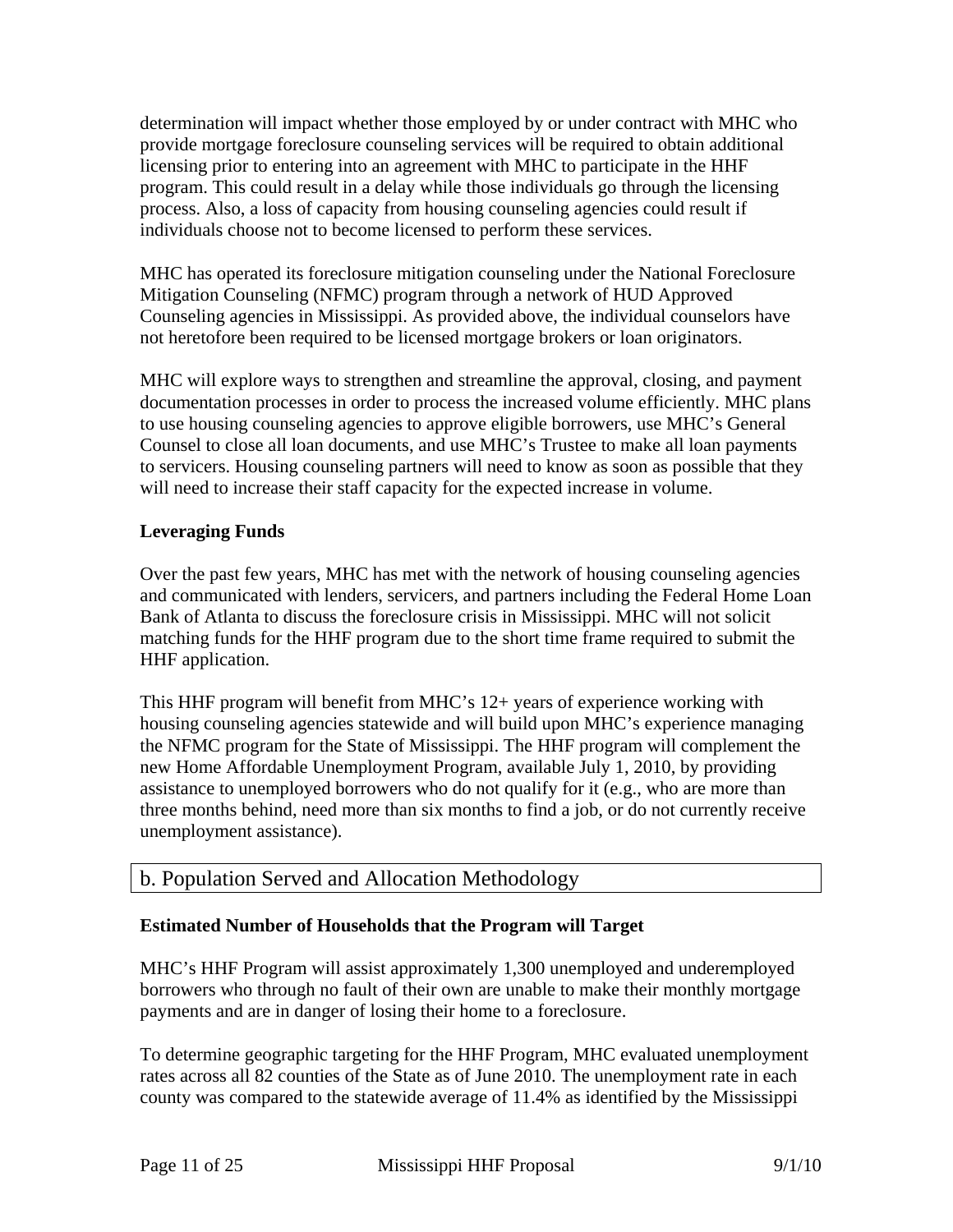Department of Employment Security (Labor Market Data for July 2010, Labor Market Information Department, www.mdes.ms.gov). All of the counties with unemployment rates above the statewide average of 11.4% were classified as distressed counties. All of the counties with unemployment rates below the statewide average of 11.4% were classified as non-distressed counties. Borrowers in distressed counties will be eligible for up to 6 additional months of monthly mortgage assistance to find employment.

### **Geographic Breakdown or other Targeting, if Applicable**

To participate, eligible borrowers must have current household incomes that do not exceed 120% of the Area or State Median Family Income adjusted for family size, whichever is greater and their total combined outstanding mortgage amounts cannot exceed the FHA mortgage limit of \$271,000 000 for a one-unit dwelling.

#### **Populations that are Excluded**

Borrowers are deemed ineligible if their household income exceeds 120% of the adjusted Area or State Median Family Income or their total combined outstanding mortgage amounts exceed the FHA mortgage limits of \$271,000 for a one-unit dwelling, not to exceed 125% loan-to-value of the home's original appraisal.

The following items will also be considered as circumstances that may deem the borrower ineligible for HHF assistance:

- Mortgaging of the property for commercial or business purposes, excluding home offices;
- Termination of employment by the borrower without a necessary cause;
- Termination of the borrower's employment by an employer for willful misconduct;
- The borrower had sufficient income to pay the mortgage but failed to do so;
- The borrower's financial hardship was a result of money mismanagement or an over extension of credit to the borrower.

## c. Demonstration of Capacity to Implement

#### **Organizational Capacity**

MHC is a self-supporting public-purpose corporation created by the State of Mississippi to help provide affordable housing in the state. As the State Housing Finance Agency (SHFA), MHC offers low interest mortgages funded by Mortgage Revenue Bonds and Mortgage Credit Certificates that lower the homebuyer's federal tax liability and offers low-interest loans for down payment and closing costs.

MHC also operates financing programs supporting Habitat for Humanity affiliates, disabled persons, teachers, and persons purchasing REO properties for owner occupancy. MHC also operates the Housing Tax Credit program supporting development and rehabilitation of rental housing and provides financing for builders and developers to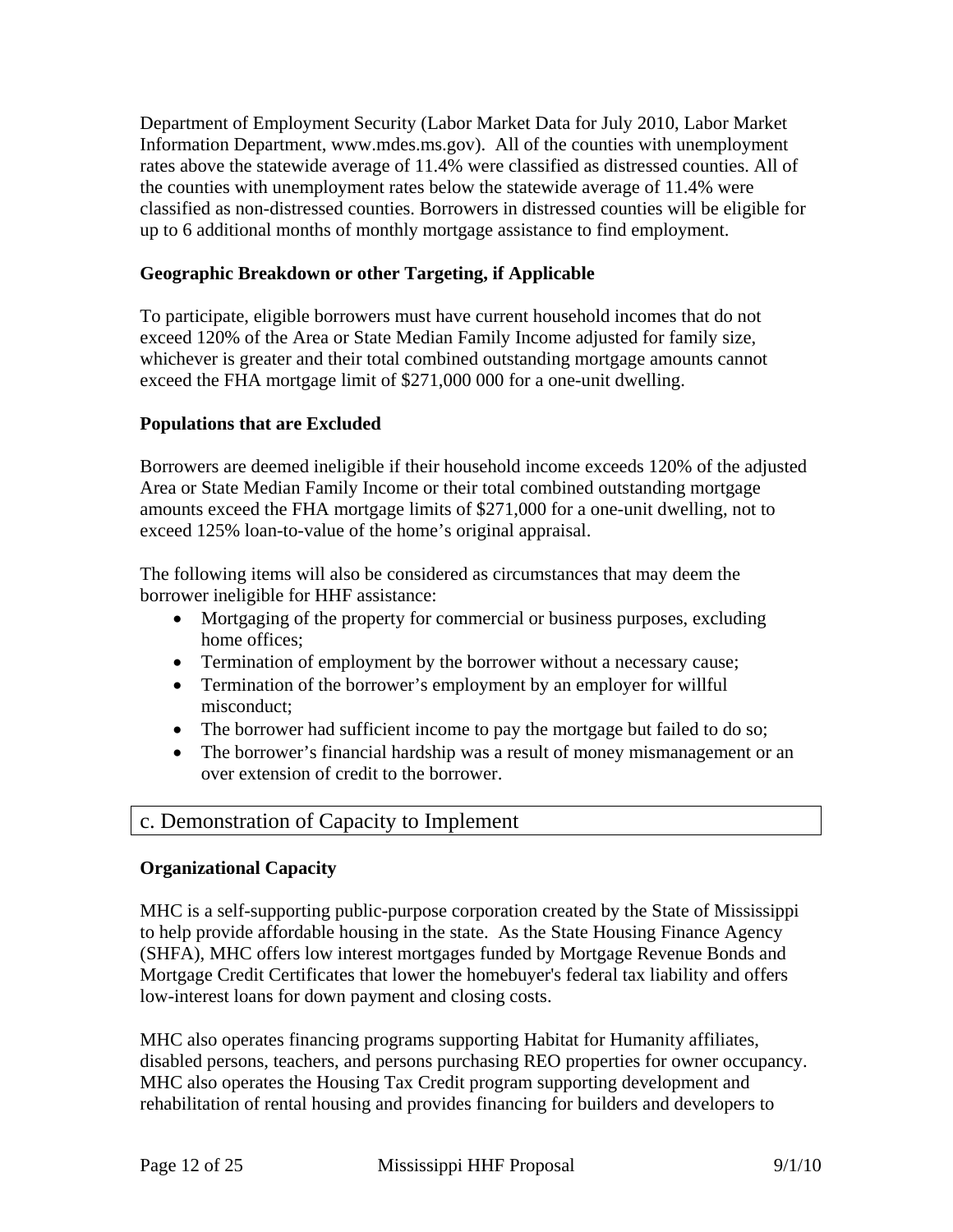develop property and construct single family housing and construct or rehabilitate rental housing. MHC's mission also includes helping build the capacity of nonprofit organizations to develop affordable housing. MHC's web site (www.mshomecorp.com) fully describes the programs MHC offers.

As a recipient of federal and state grant funds, MHC has business processes in place to minimize the risk for fraud, waste, abuse, or mismanagement of funds. MHC has separation of duties between the program groups who underwrite and approve the loans and its finance group that accounts for and disburses the funds.

In addition to having a skilled and experienced staff, MHC has successfully worked with a network of housing counseling agencies for 12+ years. That experience provides the foundation for MHC's proposed HHF program. The housing counseling agencies will be important foreclosure prevention partners to provide intake and assessment services, submit the final application to MHC, help coordinate the loan closing and provide monitoring and follow-up services. This financial support has been critical to helping them sustain and expand their capacity to serve the dramatic increase in unemployed workers seeking foreclosure prevention assistance over the last two years.

MHC's extensive experience in administering state and federal housing programs has led to a long, proven track record of efficiently providing financing to a range of development organizations to provide different types of housing. MHC's work in partnership with a variety of entities to provide affordable housing includes:

- Providing mortgage financing along with down payment assistance through participating private lenders;
- Providing funding to homeownership counseling agencies to support their activities;
- Providing training to lenders and Realtors;
- Providing financing to developers to build and redevelop rental and borrower housing;
- Participating in, managing and servicing loans for the Financial Institutions Housing Opportunity Pool (FIHOP), created by MHC to provide long-term mortgage financing to rental properties developed under the federal Housing Tax Credit program.

MHC's HHF Team will include:

Dianne Bolen, Executive Director

Charles Morris, Senior Vice President of Program Operations Ben Mokry, Executive Vice President of Research and Development Betty Temple, Vice President of Single Family Programs David Hancock, Vice President of Federal Reporting and Research Julie Brooks, Assistant Vice President of Housing Development and Homeownership Melissa West – Assistant Vice President of Single Family Programs Stephanie Minor, Grant Management Assistant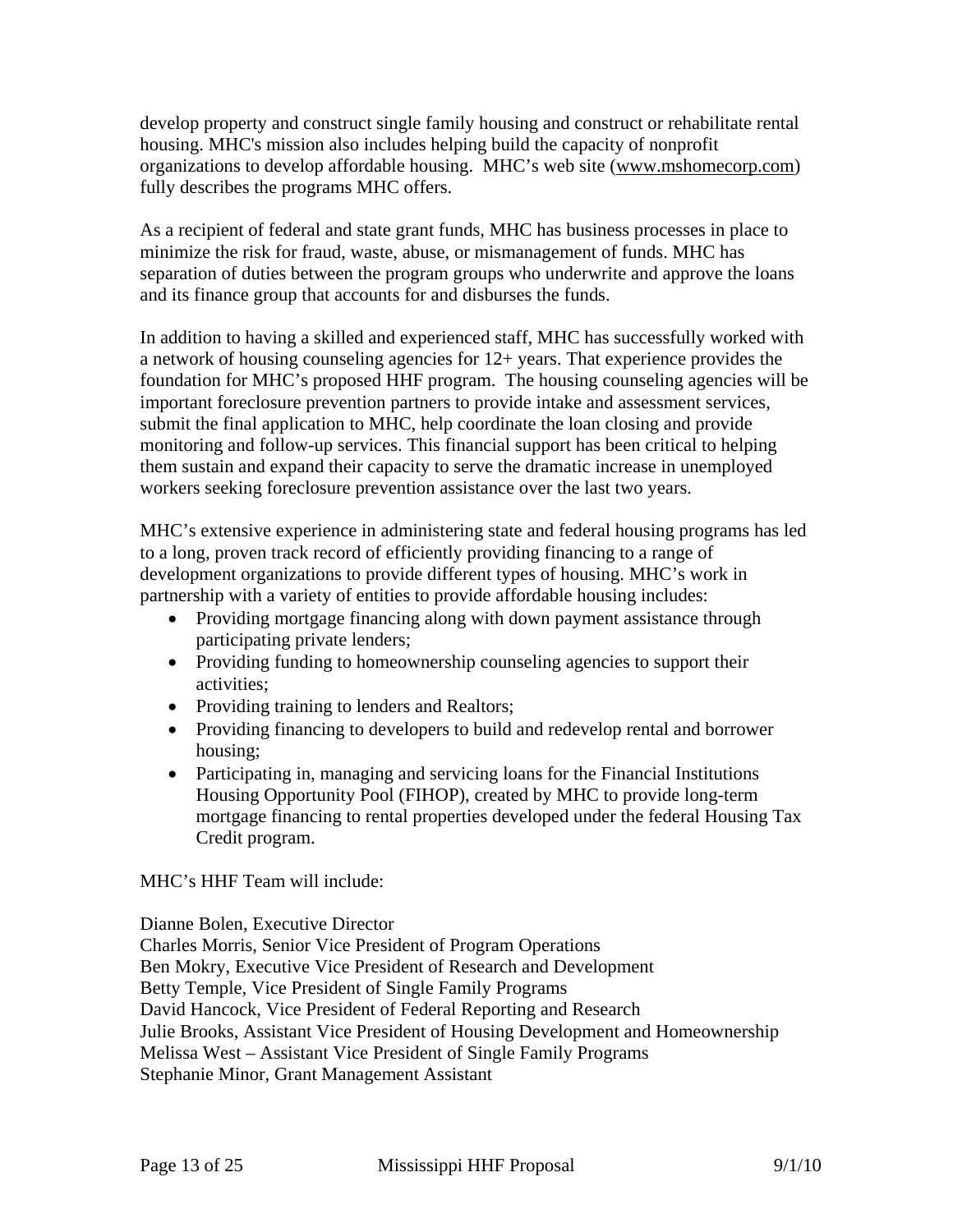## **Compliance Infrastructure**

MHC will comply with all requirements of EESA and will accomplish compliance oversight, internal controls and fraud prevention through means identical to the methods currently used to accomplish tasks for all of the corporations other programs. Policies, procedures and internal controls required to implement the HHF program will be modeled on processes that are already in place and operating as intended.

MHC will require that each contracted service provider, including MHC's housing counseling agency partners, General Counsel and Trustee provide their compliance oversight, internal controls and fraud prevention guidelines for review by MHC. Additionally, MHC will use third party documentation from contracted service providers such as information from the Mississippi Department of Employment Security to ensure households receiving assistance comply with the requirements of the program and that complete, accurate and timely work consistent with the terms of each contract as stated in the scope of work is being completed.

### **Audit and Internal Controls**

MHC will carry out the following steps to ensure accountability, transparency, and compliance with HHF rules and regulations:

- Evaluate policies, procedures and internal controls for compliance with program requirements;
- Test processes for controls being in place and operating before program start-up and during its operation;
- Operate programs in compliance with applicable U.S. Office of Management and Budget (OMB) Circulars A-87, A-102, A-133 and Addendum #1 to the Compliance Supplement;
- Determine if any sub-grantee status for an entity exists within the program and plan internal control features for its processes; and
- Establish the financial reporting for HHF activities within the financial reporting system.

### **Fraud Risk Mitigation**

MHC's Accounting Department will carry out the following steps for MHC:

- Monitor MHC's financial transactions to detect weaknesses that could result in fraud, waste, abuse or loss of funds;
- Recommend process improvements and any necessary compensating controls;
- Determine key control points have been assigned to specific staff members who are accountable and responsible to a senior manager; and
- Evaluate ethics requirements and investigate complaints of alleged fraud, abuse and waste in conjunction with MHC's legal Counsel.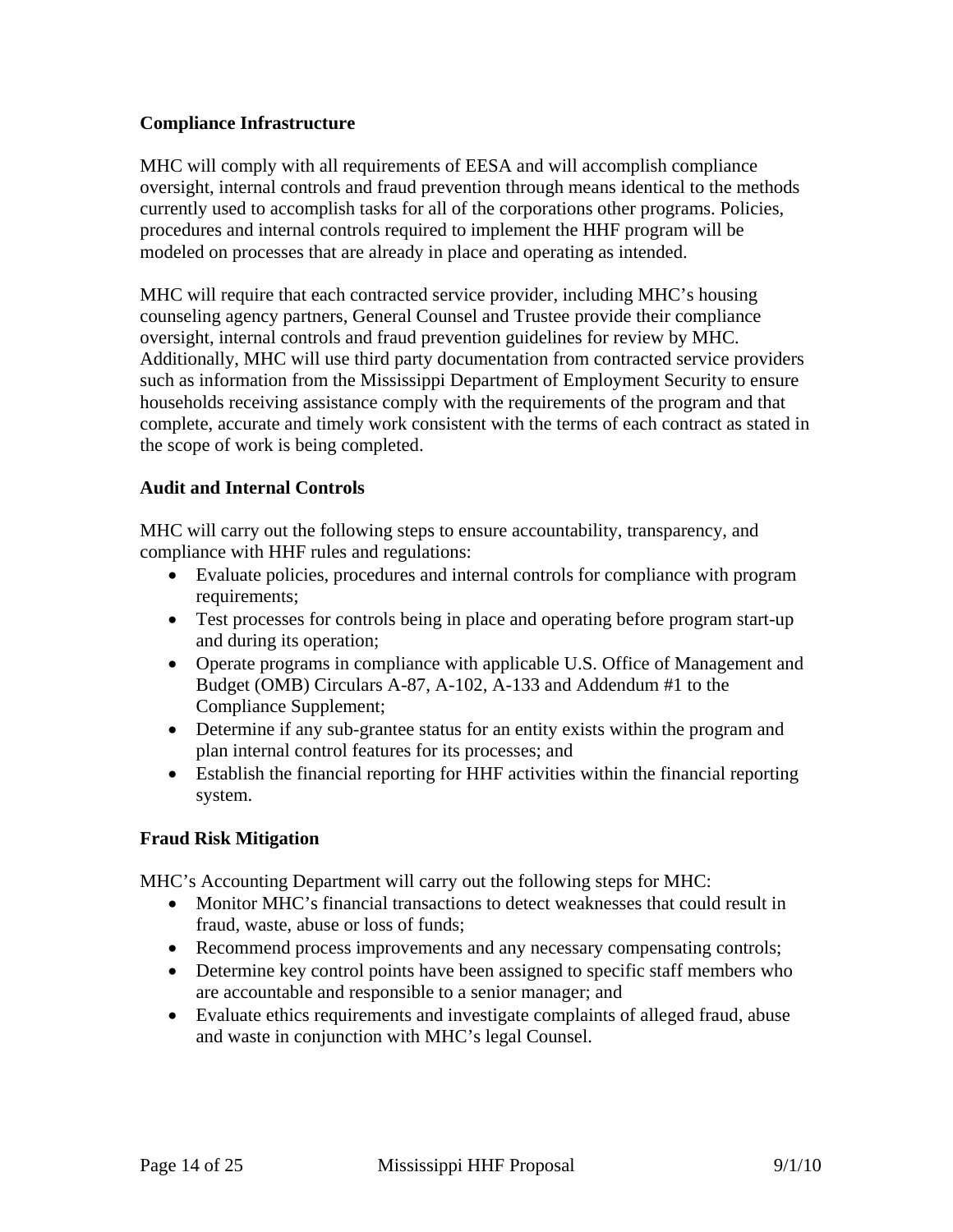### **Reporting Protocols**

MHC will track costs associated with HHF in a manner consistent with its existing practices for tracking administrative costs for other federally funded programs. These processes are consistent with the cost principles outlined in OMB Circular A-87. MHC will comply fully with tracking and reporting requirements provided by the U.S. Department of Treasury prior to an award. Additionally, program participants will be expected to provide authorizations to release information allowing MHC to track outcomes on a file by file basis. Participating lenders/servicers will be required to provide ongoing reporting on assisted borrowers' payment histories during receipt of assistance.

MHC maintains compliance with the requirements described in the OMB Circular A-133 that apply to its major federal programs. In this respect, MHC is responsible for establishing and maintaining effective internal control over compliance with the requirements of laws, regulations, contracts and grants applicable to federal programs.

MHC already receives different data points for reporting under the NFMC program including demographic information, mortgage information including lender: monthly PITI and additional lien information. For participants in the HHF program, MHC will capture data to include term and amount of assistance, number of borrowers that avoided foreclosure, number of borrowers that resumed their monthly mortgage payments, types of counseling received and any other pertinent data to help assess program and participant success.

### **Systems Infrastructure and Necessary Funding**

MHC will use a secure, web-based client management system to provide client level information in real time. MHC is considering the use of several online systems to determine applicant eligibility and to use as a tracking mechanism for available funds. The system MHC chooses will also facilitate borrower intakes, referrals and submissions to servicers by counseling agencies. MHC will seek reimbursement for the software purchase and on-going costs during the life of the HHF program upon approval of the HHF application.

### **Implementation Mechanisms**

MHC will provide training to housing counselors and internal staff regarding policies and procedures to be followed. A package of material will be available for distribution during these trainings. MHC will also provide outreach to the general public prior to and during implementation to ensure that borrowers receive accurate information and do not fall victim to foreclosure rescue scams.

### **Metrics Regarding Efficiency**

Over the past two years, MHC has administered funds under the NFMC Program and the Neighborhood Stabilization Program (NSP). MHC first received funding under the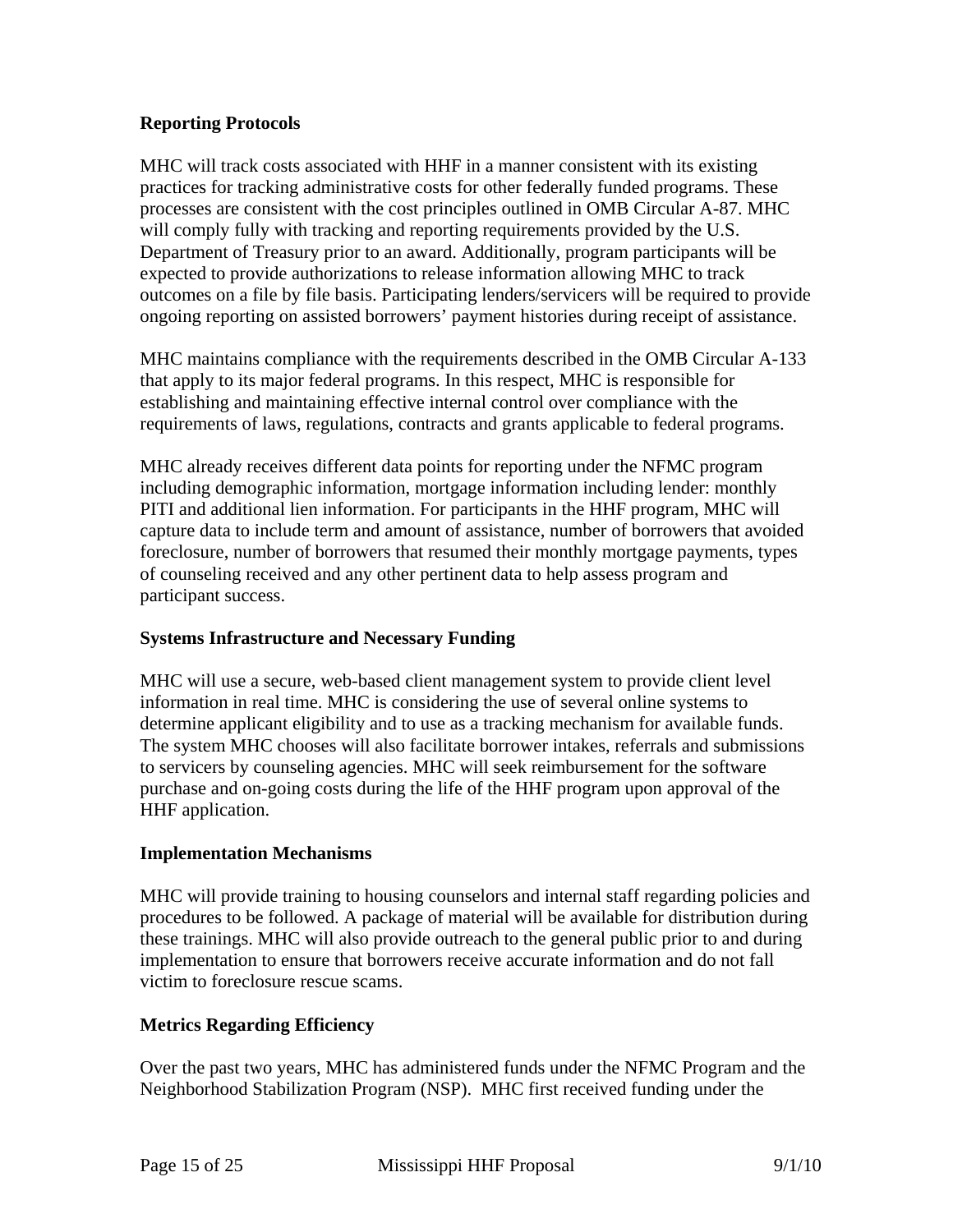NFMC Program in 2008 and has been awarded over \$319,994 to date. In that time, MHC has served 435 counseling units and provided positive outcomes in 85% of the cases. MHC currently administers the program with 15 sub-grantees. MHC's first award of housing counseling funds was in 1998 and since that time MHC has funded counseling services to over 18,000 households and developed a strong network of HUD-approved counseling agencies. Additionally, MHC was awarded \$16 million in NSP funds to help individuals purchase foreclosed homes as their primary residence. In the eleven months of the program, MHC committed \$15.9 million to 513 applicants, with over 370 having closed on their mortgages. MHC and its partners, including housing counseling agencies have efficiently handled over 30% month over month growth in volume in this program.

## d. Staffing and Business Partners

## **Staffing Plan for the Program**

To implement the HHF program, MHC will use a combination of existing employees, outside contractors, and external partners. MHC has an experienced staff and a history of successfully implementing programs in collaboration with other Mississippi agencies and external partners. The staffing plans for our programs are as follows:

- The Assistant Vice President of Single Family Programs will allocate 20 percent of her time to this project and serve to oversee all aspects of the HHF Program. Two of the key roles of this position will be to: 1) serve as liaison with the proposed contract service providers, and; 2) approve all administrative rules and policies as they pertain to the program administration.
- The Assistant Vice President of Housing Development and Homebuyer will oversee the day-to-day operations of the administration of the HHF. The Assistant Vice President of Housing Development and Homebuyer will allocate 30 percent of her time to this project. In addition, the she will be responsible for working with the partnership organizations to insure that all functions of the program are working efficiently and effectively.
- The Assistant Grant Manager will be responsible for managing the processes and policies as they relate to the housing counseling aspect of the program in order to provide quality service to constituents. She will also monitor changes to federal and state programs as they relate to borrowers enrolled in the HHF program in order to set training guidelines. The Assistant Grant Manager will allocate 20 percent of her time to this project.
- The Research and Marketing Specialist will allocate 20 percent of her time to the HHF program and she will be responsible for collecting reports from both inhouse and partner housing counselors and verification staff. This position will involve training on systems and insuring quality control. She will assemble the information in a format accessible for submission to the U.S. Treasury Department.
- The Homeownership Education Officer will be in the field educating housing counseling agencies on the HHF program along with other changes to ensure consistency in the delivery of services to constituents. While in the field, she will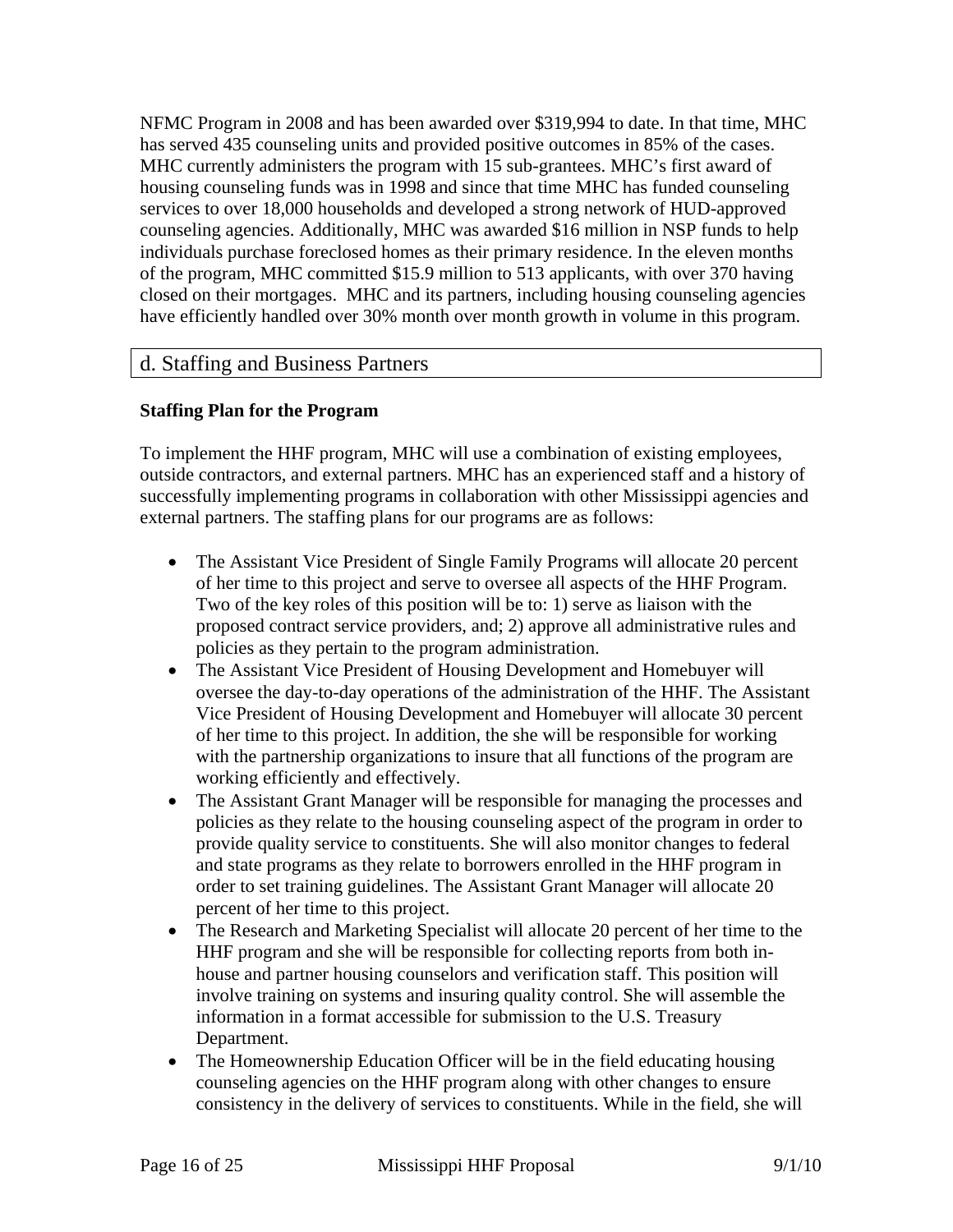• The Vice President of Federal Reporting and Research Administrative Assistant will be responsible for submitting quarterly reports to the U.S. Department of Treasury, ensuring that all federal rules are followed throughout the administration of the program. He will allocate 10 percent of his time to this project.

#### **Use of Outside Partnership Organizations**

MHC intends to use three partners to implement the HHF Program:

#### 1) Housing Counseling Agencies

MHC will select HUD Approved Housing Counseling agencies, many of which are also certified in Foreclosure Prevention, that have demonstrated experience in delivering housing counseling and foreclosure prevention activities. These agencies will have the capacity to add the HHF Program to their current delivery system, a plan to reach out to the borrowers in their local community, and the willingness to commit to the HHF Program for a minimum of five years.

The HHF Program will rely on these partners to handle intake of borrowers, assemble documentation, prepare an HHF Action Plan for each borrower and submit recommendations to MHC for verification. Compensation will be up to \$1,000 per household for all HHF services including but not limited to:

- Program eligibility screening and determination if borrower meets program requirements
- Client intake
- Budgeting
- Assist client with Loss Mitigation Options
- Monthly case management
- Completion of the Action Plan, including action under the education options
- Reporting client outcomes during the program

MHC will provide training to the housing counseling agencies that participate in this program. The first round of training will encompass the specific details and program metrics that the housing counseling agencies will need to consider when evaluating each borrower. MHC will also provide training on the reporting requirements and ongoing case management requirements of the program. After this immediate training need is met, MHC intends to supply ongoing guidance related to program requirements and changes.

MHC has two full-time staff certified by the nationally-recognized NeighborWorks® organization to provide training to housing counseling agencies. Some of the previous training included topics such as "Using the Decision Tree as a Counseling Intake Tool," "The Role of Counselors in Foreclosure Counseling" and "Update to Making Home Affordable."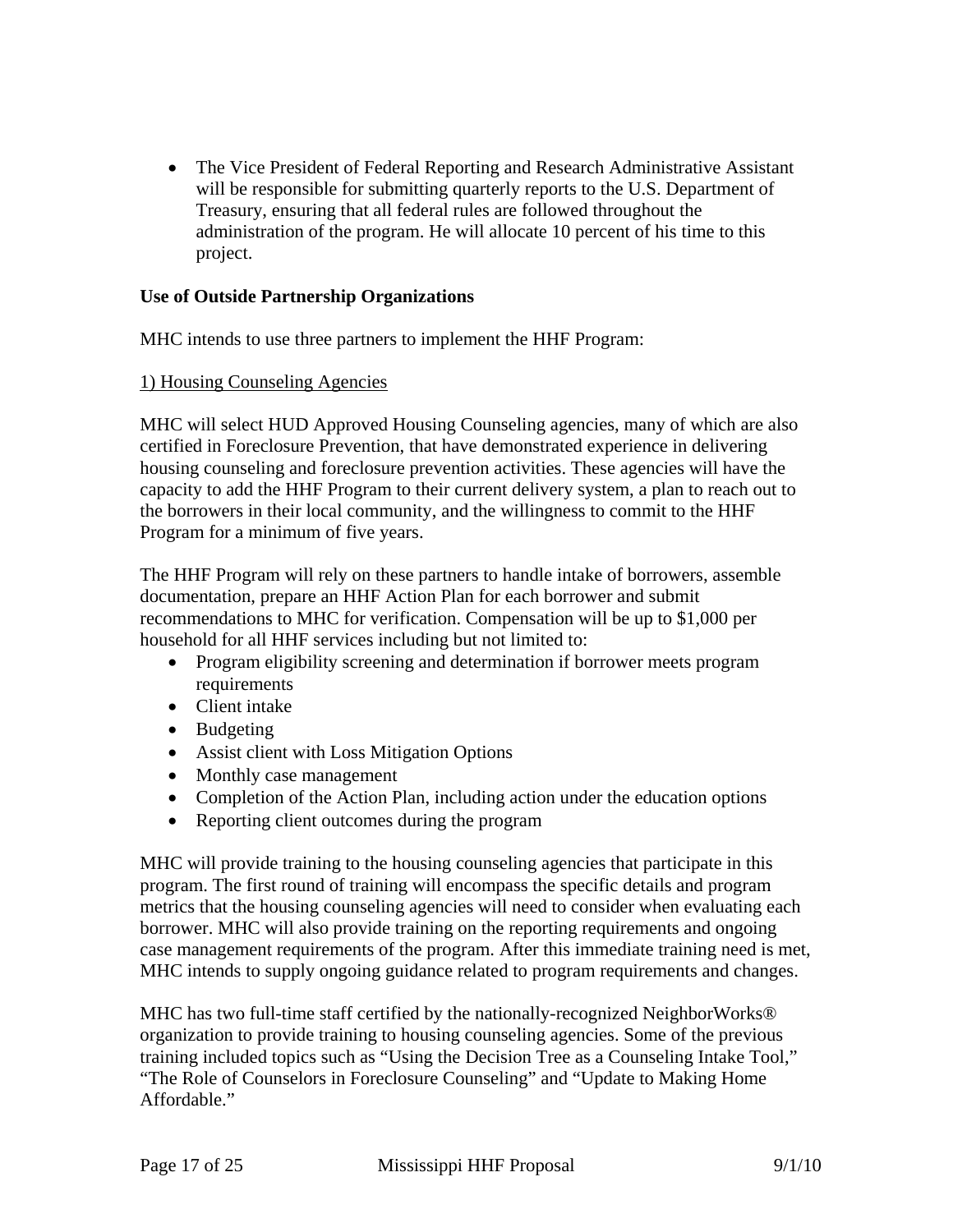MHC has provided training and technical assistance to non-profit organizations, housing counseling agencies and other community based organizations on all aspects of federal and state housing programs for nearly two decades. In the past, the array of workshops has included topics such as homebuyer education, understanding the income qualification process, program administration, acquiring foreclosure affected properties for affordable housing, preserving existing affordable units and foreclosure mitigation. For this initiative, MHC will develop a set of workshops targeted directly at providing training and technical assistance to providers of services on topics pertinent to the HHF Program.

#### 2) MHC's General Counsel

This partner will facilitate the borrower's agreement to the loan documents and those necessary to secure the loan against the borrower's property. The HHF Program will rely heavily on the work of this partner to complete all the steps required to legally bind the borrower to carrying out his or her obligations under the HHF Program. MHC will institute a fee-for-service structure for participation from MHC's General Counsel in this program. MHC has established a fee of \$250 per HHF borrower to be appropriate for this function.

#### 3) MHC's Trustee

This partner will facilitate the borrower mortgage payments to each lender on a monthly basis. The HHF Program will rely heavily on the work of this partner to provide monthly mortgage payments to servicers for each borrower in the HHF Program. MHC will institute a fee-for-service structure for participation from MHC's Trustee in this program. MHC is budgeting up to \$35 per borrower per month as the tentative corresponding fee to be appropriate for this function.

### **Qualification as an Eligible Entity**

MHC was created by State Legislation separate and apart from the State. MHC has a nine member Board of Directors appointed by the Governor and the Lieutenant Governor. MHC receives no funding from the State of Mississippi. MHC's funds are held in accounts that are not a part of the State's and the State has no access to these funds. In accordance with the HHF Guidelines published by the U.S. Department of Treasury, each recipient of funding from the HHF must qualify as an Eligible Entity. This is a financial institution, as that term is defined in the Emergency Economic Stabilization Act (EESA). MHC is an Eligible Entity for purposes of the Hardest Hit Fund initiative. MHC was established by the State of Mississippi, is a body politic and corporate, and has the power to 1) receive funds from Treasury, 2) enter into contracts, and 3) operate independently of any principal state department, as detailed in the Mississippi Home Corporation Act (Mississippi Code 43-33-701 et seq).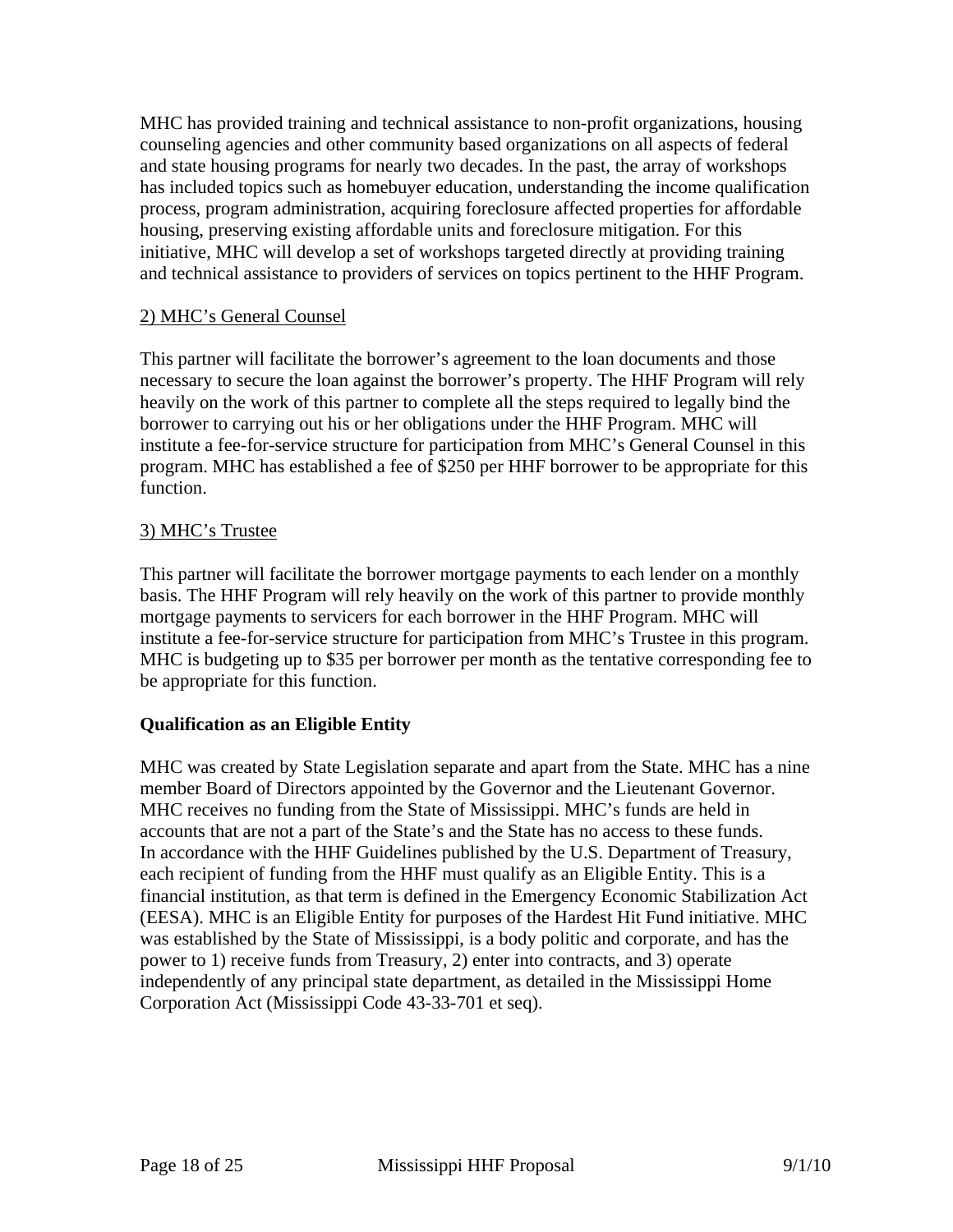## e. Administrative Expenses

#### **Estimate of Administrative Expenses**

MHC anticipates using approximately 12.14% of the \$38 million award for administrative related expenses for the Eligible Entity and for contracted services. MHC anticipates drawing down the \$38 million incrementally over three years.

Payments to HUD Approved Housing Counseling agencies will support intake, preparation of Borrower Action Plans, collecting documentation to determine eligibility for HHF assistance and monitoring compliance of clients with program requirements,, and may include other responsibilities as determined by MHC. Counseling agencies will be compensated up to \$1,000 per household for these services. Training for counselors will be provided by MHC and is included in the budget. MHC's General Counsel will receive \$250 for each loan closing and MHC's Trustee will be compensated \$35 per borrower per month for each mortgage that they service. In addition, MHC will include funds in the budget for auditors and compliance monitoring expenses.

HHF funds used to pay MHC's marketing outreach efforts will cover the costs of conducting events, direct mailing and print materials. These will be distributed by MHC and partner organizations to encourage borrowers to seek foreclosure prevention help from an HHF partner to help combat mortgage rescue scammers, who continue to target borrowers and that might use the infusion of HHF funds in the state as an opportunity to misdirect borrowers seeking assistance.

This program is structured so that the mortgage servicers receive a full mortgage payment from MHC drawn from HHF funds. A second source of recycled funds will be repayments filed on behalf of the Eligible Entity. Because repayments would only occur if a borrower sold or refinanced a home before the loan was entirely forgiven and if there were sufficient net proceeds very few repayments are expected to occur.

### f. Overview of Risk Management / Fraud Prevention

#### **Plan for Minimizing Program and Fraud Risk**

MHC will comply with the requirements of the Emergency Economic Stabilization Act of 2008 (EESA) including but not limited to, allowing full compliance and oversight by the Treasury, the Comptroller General of the United States, Government Accountability Office, Congressional Oversight Panel and the Special Inspector General of the Troubled Asset Relief Program as to the application of any EESA funds. All books, communications, and records regarding the use of EESA funds by MHC will be made available for review by any of these entities upon request.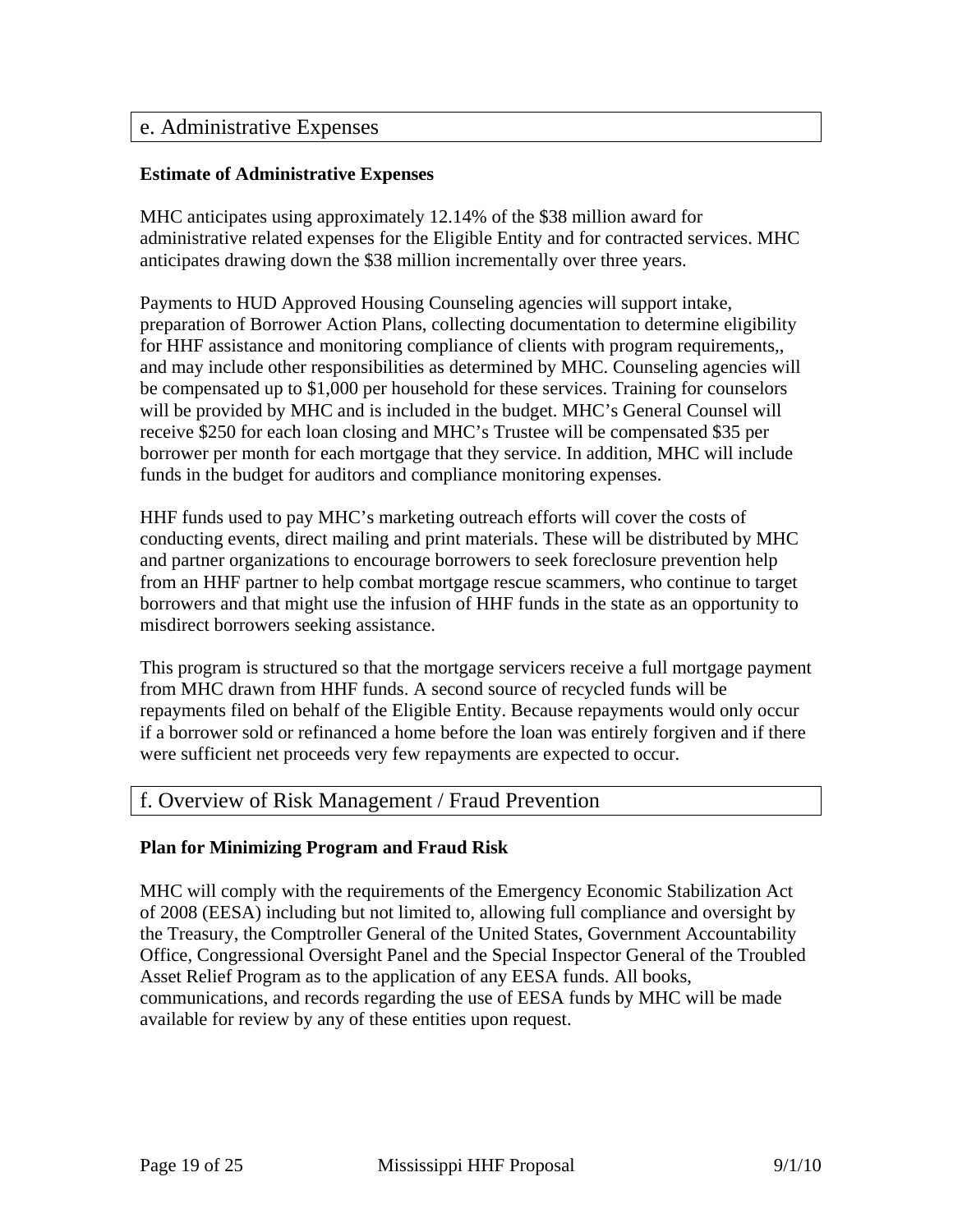## **Monitoring and Auditing**

MHC will review each applicant file submitted by housing counseling agencies. These reviews will include, but will not be limited to:

- Review of client files to determine that sufficient documentation is included;
- Verification of borrower eligibility, including verification of income or lack thereof;
- Verification of home purchase price limits;
- Verification that individual mortgages do not exceed the maximum allowable amount for the county;
- Verification that mortgage expenditures do not exceed the stated required payments;
- Verification of whether the applicant was ever able to afford the home in question;
	- Recalculation of current loan-to-value;
	- Number of months in arrears; and
	- Determination that award limits were not exceeded.

MHC will routinely determine whether contracted servicers perform complete, accurate and timely work consistent with the terms of each contract, including the stated scope of work. The scope and frequency of the reviews will be risk-based, as determined from time to time by MHC. During each review, inconsistencies, deficiencies and discrepancies identified will be reported to MHC's senior management.

Reviews of contracted service providers will include, but will not be limited to:

- Review of written procedures regarding program processes, including intake and screening;
- Review of service providers' record keeping and support documentation;
- Periodic reviews of contracted service providers to ensure compliance with all contract terms and Program requirements, and;
- Reviews of third party documentation to assist in detecting fraud, abuse, waste, irregularities and areas of risk.

### **Risk Management and Fraud Prevention Strategies**

MHC's accounting processes include: cash management, receivables, servicing, accounts payable, operations, and grants management. MHC reviews these processes annually to make sure proper policies, procedures and segregation of duties are in place to minimize the possibility of fraud, illegal acts and violation of the provisions of contracts, and to ensure compliance with grant agreements.

An audit is performed after each fiscal year (June 30th) by MHC's independent audit firm. This audit encompasses a financial and compliance examination of MHC's basic financial statements, supplementary information and compliance reports in accordance with the laws and/or regulations of the State of Mississippi, which include requirements for the minimum scope of the audit. The financial and compliance audit covers federal,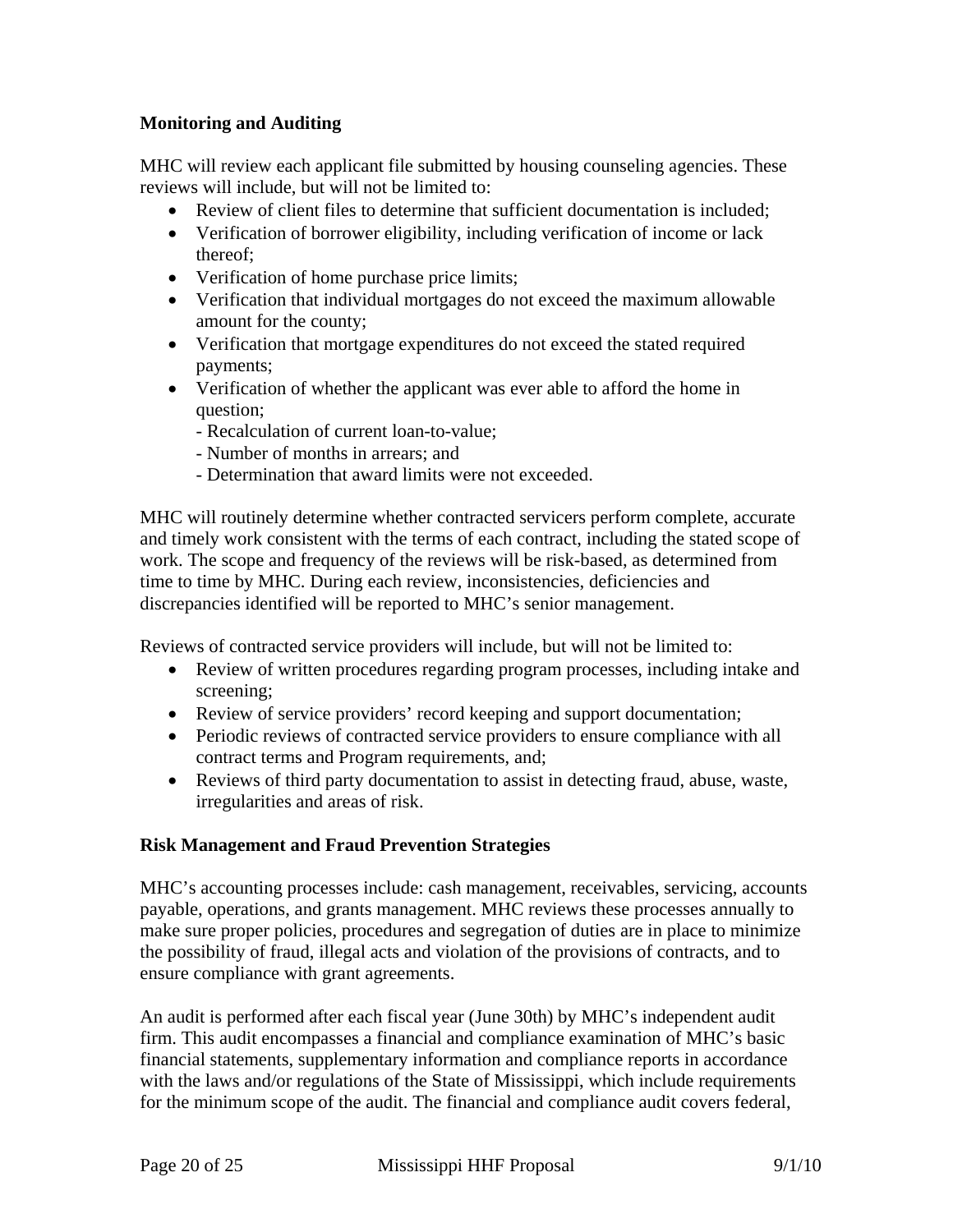state, and local funding sources in accordance with generally accepted auditing standards; Government Auditing Standards; the Single Audit Act of 1984; the Single Audit Act Amendments of 1996; the provisions of OMB Circular A-133; Audits of State, Local Governments, and Non-Profit Organizations; the State Single Audit Implementation Act; and applicable laws and regulations.

MHC is in the process of obtaining an indirect cost rate to compile a certified Cost Allocation Plan at the end of each fiscal year in accordance with OMB Circular A-87, which establishes the principles and standards for determining both direct and indirect costs for federal cost-based awards. However the budget submitted with this HHF proposal does not apply an indirect cost rate. MHC's staff submits weekly time sheets documenting their time for each federal program. The timesheet data as well as other factors are used to allocate the costs to each federal program. MHC tracks all eligible operating expenses directly associated with each federal grant.

MHC's accounting system tracks programs by source of funds, allocations, commitments, awards and disbursements of funds by cycle and operates like a budget system, comparing allocated to awarded to actual, which prevents disbursements in excess of an award. The system allows MHC flexibility in the tracking and reporting of grants to meet the needs of federal agencies, the Mississippi Department of Finance, Independent Auditors, sub-recipients and vendors. MHC will use this system to provide detail or summary information to the U.S. Department of Treasury on the HHF Program.

MHC will review each loan before closing. It will monitor the counseling agencies and will receive electronic updates from them on the borrowers who have been assisted.

These are the activities MHC will perform for each loan to prevent fraud:

- 1) Ensure closing of each loan by MHC's General Counsel;
- 2) Verification of the recipient's identity at closing;
- 3) Ensure loan servicing is complete by MHC's Trustee;

4) Quality Control measures are undertaken to verify and document items which include, but are not limited to:

- a. Borrower Eligibility Criteria
- b. Property/Loan Criteria
- c. Program Exclusions
- d. Program Duration/Extension

## REPORTING

## **Develop and Maintain Operational and Performance Metrics**

Progress will be measured by the total number of households at risk of foreclosure able to remain in their homes. MHC will collect the following metrics:

• Number of borrowers assisted;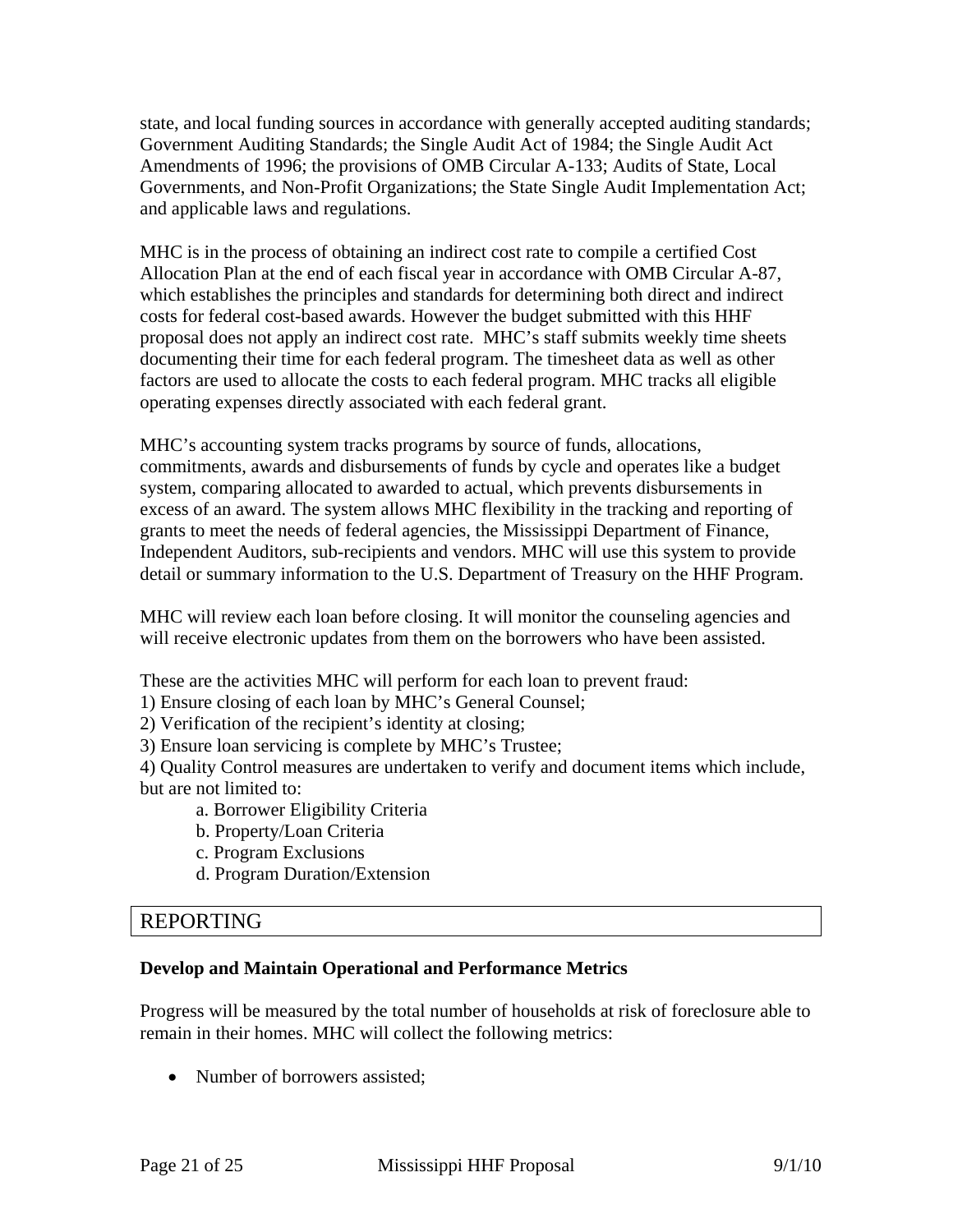- Number of borrowers assisted who were one or more months delinquent and in imminent danger of a foreclosure;
- Number of borrowers assisted who were six or more months unemployed;
- Number of borrowers who completed a job search or job training program and secured employment within two months of their assistance ending;
- Number of borrowers who resumed mortgage payments and successfully remained in their home for one to five years after assistance ended;
- Number of borrowers assisted in distressed counties for all the above metrics to measure the effectiveness of the targeting effort;
- Number of borrowers assisted per quarter, and;
- Number of borrowers assisted by each housing counseling agency.

MHC will maintain a separate budget for the HHF Program, and all Treasury funds provided to implement this plan will be used solely to fund the HHF Program and related expenses. MHC adheres to OMB A-133 audit requirements and OMB Circular A-87 cost principles for governmental entities.

MHC will provide the U.S. Department of Treasury all required reports including: 1) demographic information on all borrowers; 2) status and final outcomes of borrowers served; 3) quarterly progress reports; 4) detailed expenditure reports, and; 5) other ad hoc reports as requested.

## **Financial Reporting System**

MHC's financial accounting and servicing systems provide the ability to record and track all financial data, borrower/household data, and other organizational entity data required of the HHF Programs. A separate budget will be maintained for the HHF Program and every transaction against these funds will be tracked within MHC's accounting software. This system is used to track all of MHC's appropriations from inception to disbursement.

In addition, MHC plans to use a web-based portal to facilitate the promotion and collaboration among all key stakeholders including housing counseling agencies, HHF borrowers, and MHC's General Counsel and Trustee. Data and documentation from the web-based portal will be used on a periodic basis to support program management and borrower/case review, underwriting, and loan closings.

### **Track Borrowers helped through the Program**

MHC proposes the following method to track the success of borrowers assisted through the HHF program and reported quarterly or as requested by Treasury:

- Expected vs. actual figures by program for funds disbursed and borrowers assisted;
- Number of unemployed who were six months or more delinquent in their mortgage and in imminent danger of foreclosure;
- Number who completed a job search and/or job training/education program and secured employment within two months of assistance ending;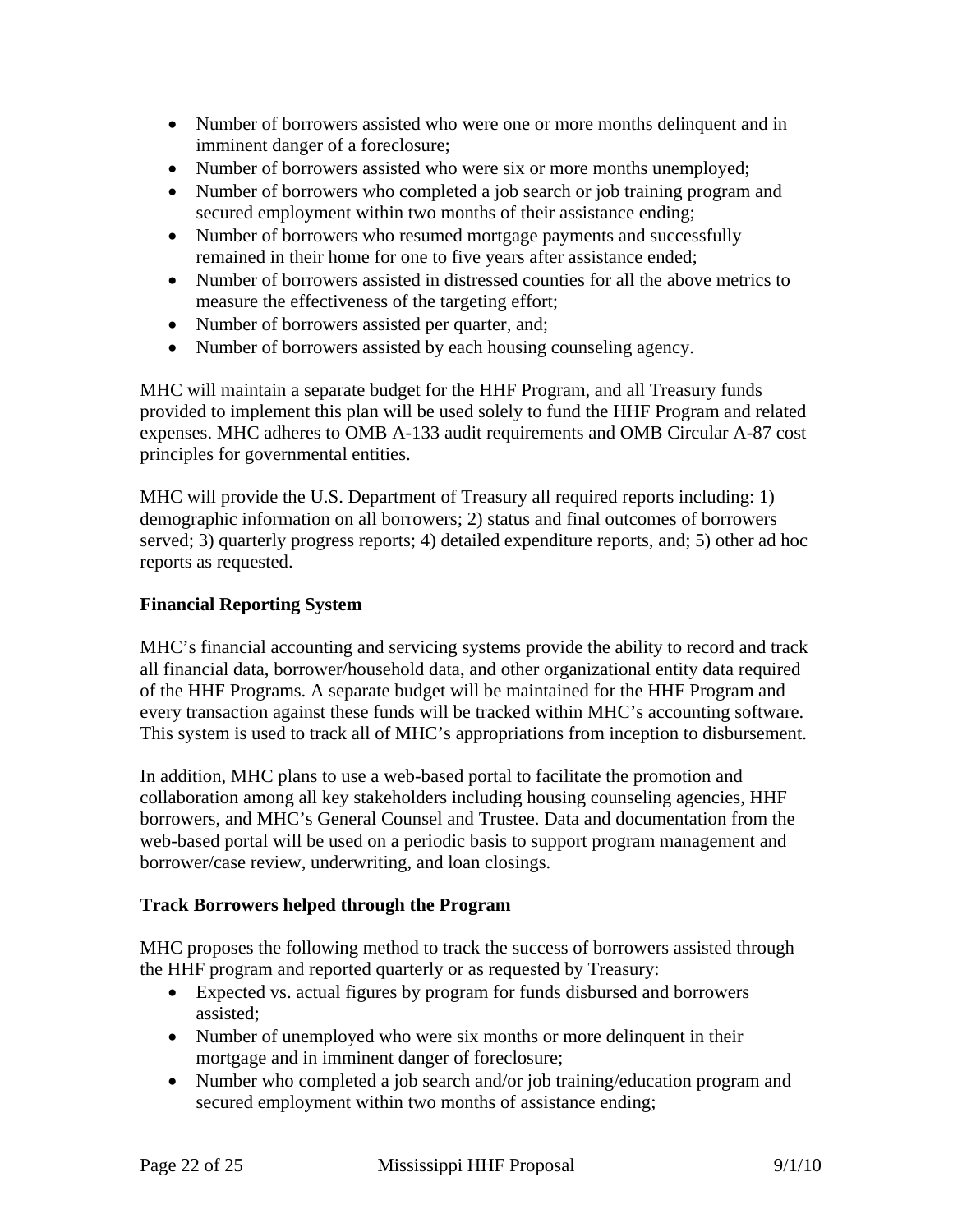- Number who resumed mortgage payments and successfully remained in their home one to five years after assistance ended;
- Number of borrowers who received mortgage modifications from their mortgagee or servicer;
- Number of borrowers who completed certification or degree to increase job skills through the education option;
- Hourly rate or annual salary of individuals employed after completing education option compared with last employment before participating in HHF program;
- Number assisted within distressed counties; and,
- Number of foreclosures averted.

## COMPLIANCE AND MONITORING

#### **Design a Program**

MHC will perform periodic reviews of all the contracted service providers including the housing counseling agencies to determine whether work performed is in accordance with the terms of each contract, as stated in the scope of work. Any findings will be followed up on by the MHC. Any serious findings or concerns or complaints will be handled by MHC staff leading up to termination of a contract by the Executive Director.

#### **Establish Monitoring Mechanisms**

MHC will evaluate policies, procedures and internal controls for compliance with program requirements. Data elements will include but will not be limited to: loan file/client files that should include income verified with pay stubs;

- income statements:
- credit reports;
- borrowers' insurance policies; and,
- unemployment compensation documentation.

MHC will use a risk based methodology to select housing counseling agencies to review. MHC will use a combination of random and judgmental sampling in selecting the borrower files to review. MHC will perform a minimum of one review for each housing counseling agency that served at least one borrower during the year. Subsequent review frequencies will be risk-based and determined partly by the number of borrowers served and the number and severity of any previous review findings.

#### **Implement a System of Internal Controls which Minimize the Risk of Fraud**

To minimize the risk of fraud, MHC will review all expenses submitted for reimbursement, and any repayments, if required. Furthermore, MHC's financial records related to the program will be audited by its auditors each year. MHC will also review applicant files submitted by each housing counseling agency and documentation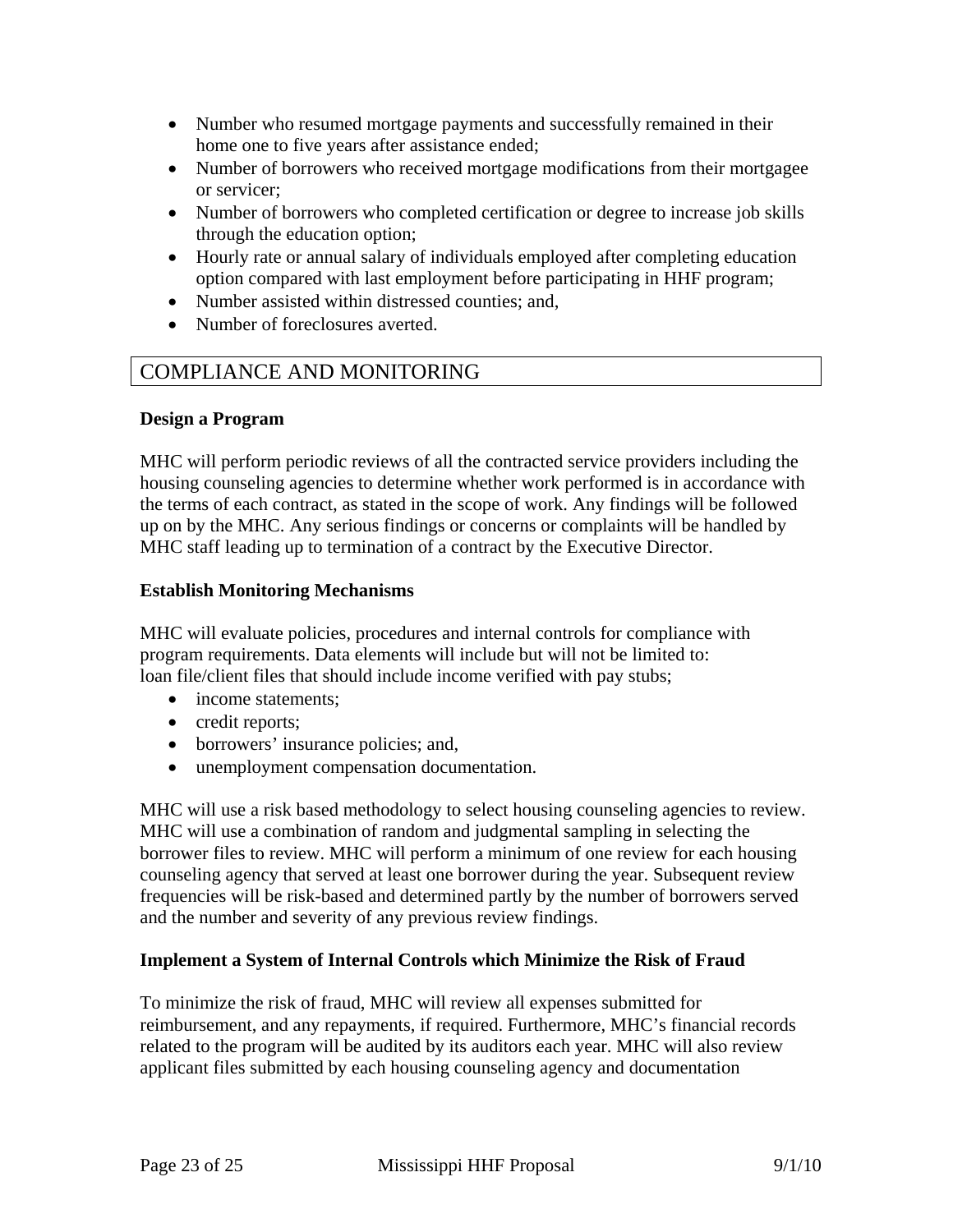submitted by each contracted service provider requesting reimbursement for sufficiency to support the funds being requested.

## **Mitigate Conflicts of Interest**

MHC maintains a conflict of interest policy for its staff. MHC will notify housing counseling agencies as to potential conflicts of interests involving the HHF program and the methods for mitigating those conflicts. MHC will monitor and evaluate the housing counseling agencies through periodic reviews of their client lists and their processes and procedures. If conflicts of interest are discovered, MHC will take appropriate action including and up to termination of a contract with a housing counseling agency.

Potential conflicts of interests include but are not limited to:

- Family relationship to borrower or employee;
- Steering clients toward programs/products that are not beneficial to the client.

Mitigating controls for housing counseling agencies include but are not limited to:

- 1. employees are limited to an agreed upon client caseload;
- 2. employees sign a statement that clients will not be referred to a competitor or other program/product if it is not in the client's best interest;
- 3. certifications that its employees will not be allowed to serve/approve any relatives to receive funds under this program;
- 4. employees will be provided with appropriate checklists and training as necessary.

Risks include but are not limited to:

- Poorly designed or implemented process flows;
- Employee(s) lacking necessary knowledge/skills;
- Lack of capacity; and,
- Duties not properly segregated.

### **Maximize Operational Efficiency and Effectiveness**

To maximize operational efficiency and effectiveness, MHC will conduct a readiness assessment by way of a pilot program. MHC proposes to implement the HHF program initially through the network of housing counseling agencies involved in the NFMC program. This network has a pipeline of potential clients eligible to participate in the HHF Program immediately. MHC expects its network of NFMC housing counseling agencies will also provide a good mix of eligible borrowers from distressed and nondistressed counties.

MHC will provide training to the identified counseling agencies on the mechanics of the program including client intake, eligibility screening, determination requirements and reporting requirements of the program. It is expected that this process will start shortly after the contracts are signed. The pilot program is anticipated to be functional around November 1, 2010.